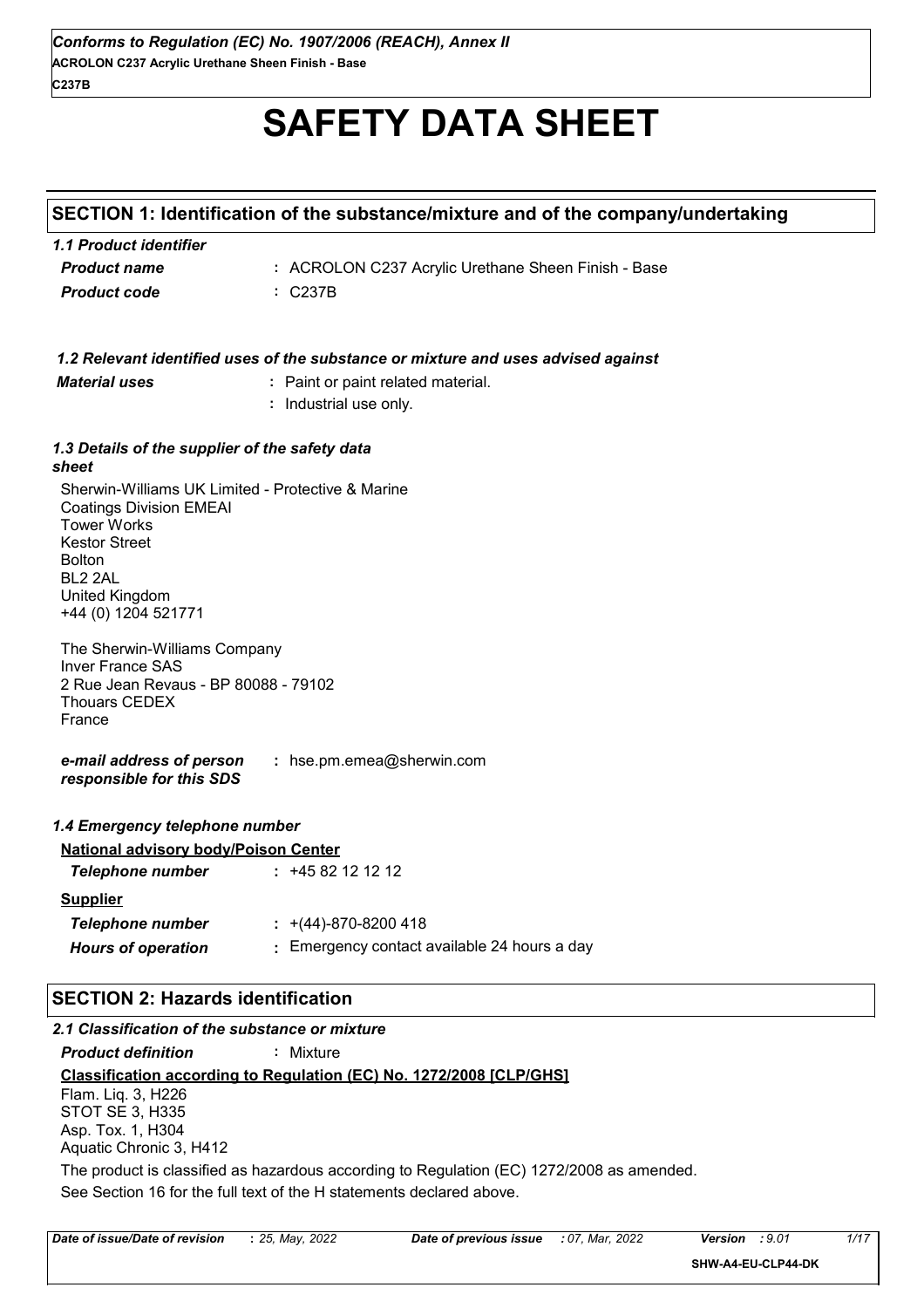# **SECTION 2: Hazards identification**

See Section 11 for more detailed information on health effects and symptoms.

#### *2.2 Label elements*

*Hazard pictograms* **:**



| <b>Signal word</b>                    |                                                                                                                                                                           | : Danger                                                                                                                                                                                 |  |
|---------------------------------------|---------------------------------------------------------------------------------------------------------------------------------------------------------------------------|------------------------------------------------------------------------------------------------------------------------------------------------------------------------------------------|--|
| <b>Hazard statements</b>              | : Flammable liquid and vapor.<br>May be fatal if swallowed and enters airways.<br>May cause respiratory irritation.<br>Harmful to aquatic life with long lasting effects. |                                                                                                                                                                                          |  |
| <b>Precautionary statements</b>       |                                                                                                                                                                           |                                                                                                                                                                                          |  |
| <b>Prevention</b>                     |                                                                                                                                                                           | : Keep away from heat, hot surfaces, sparks, open flames and other ignition sources.<br>No smoking. Avoid release to the environment. Avoid breathing vapor.                             |  |
| <b>Response</b>                       |                                                                                                                                                                           | : IF INHALED: Call a POISON CENTER or doctor if you feel unwell. IF<br>SWALLOWED: Immediately call a POISON CENTER or doctor. Do NOT induce<br>vomiting.                                 |  |
| <b>Storage</b>                        |                                                                                                                                                                           | : Not applicable.                                                                                                                                                                        |  |
| <b>Disposal</b>                       |                                                                                                                                                                           | : Not applicable.                                                                                                                                                                        |  |
| <b>Hazardous ingredients</b>          |                                                                                                                                                                           | : Solvent naphtha (petroleum), light arom.<br>Xylene, mixed isomers                                                                                                                      |  |
| <b>Supplemental label</b><br>elements |                                                                                                                                                                           | : Contains isocyanates. May produce an allergic reaction.<br>Warning! Hazardous respirable droplets may be formed when sprayed. Do not<br>breathe spray or mist. FOR INDUSTRIAL USE ONLY |  |

#### **Special packaging requirements**

Not applicable.

#### *2.3 Other hazards*

This mixture does not contain any substances that are assessed to be a PBT or a vPvB.

#### *Other hazards which do* **:** *not result in classification* : None known.

## **SECTION 3: Composition/information on ingredients**

#### *3.2 Mixture* **:**

| <b>Product/ingredient</b><br>name           | <b>Identifiers</b>                                                                      | %                      | Regulation (EC) No. 1272/2008 [CLP]                                                                                                                      |                    | <b>Type</b> |
|---------------------------------------------|-----------------------------------------------------------------------------------------|------------------------|----------------------------------------------------------------------------------------------------------------------------------------------------------|--------------------|-------------|
| Solvent naphtha<br>(petroleum), light arom. | IREACH #:<br>101-2119455851-35<br>CAS: 128601-23-0<br>Index: 649-356-00-4               | $≥10 - 20$             | Flam. Liq. 3, H226<br><b>STOT SE 3, H335</b><br>STOT SE 3, H336<br>Asp. Tox. 1, H304<br>Aquatic Chronic 2, H411<br><b>EUH066</b>                         |                    | $[1]$       |
| Xylene, mixed isomers                       | REACH #:<br>l01-2119488216-32<br>EC: 215-535-7<br>CAS: 1330-20-7<br>Index: 601-022-00-9 | < 10                   | Flam. Liq. 3, H226<br>Acute Tox. 4, H312<br>Acute Tox. 4, H332<br>Skin Irrit. 2, H315<br>Eye Irrit. 2, H319<br><b>STOT SE 3, H335</b><br>STOT RE 2, H373 |                    | [1] [2]     |
| Date of issue/Date of revision              | : 25, May, 2022                                                                         | Date of previous issue | : 07, Mar, 2022                                                                                                                                          | Version : 9.01     | 2/17        |
|                                             |                                                                                         |                        |                                                                                                                                                          | SHW-A4-EU-CLP44-DK |             |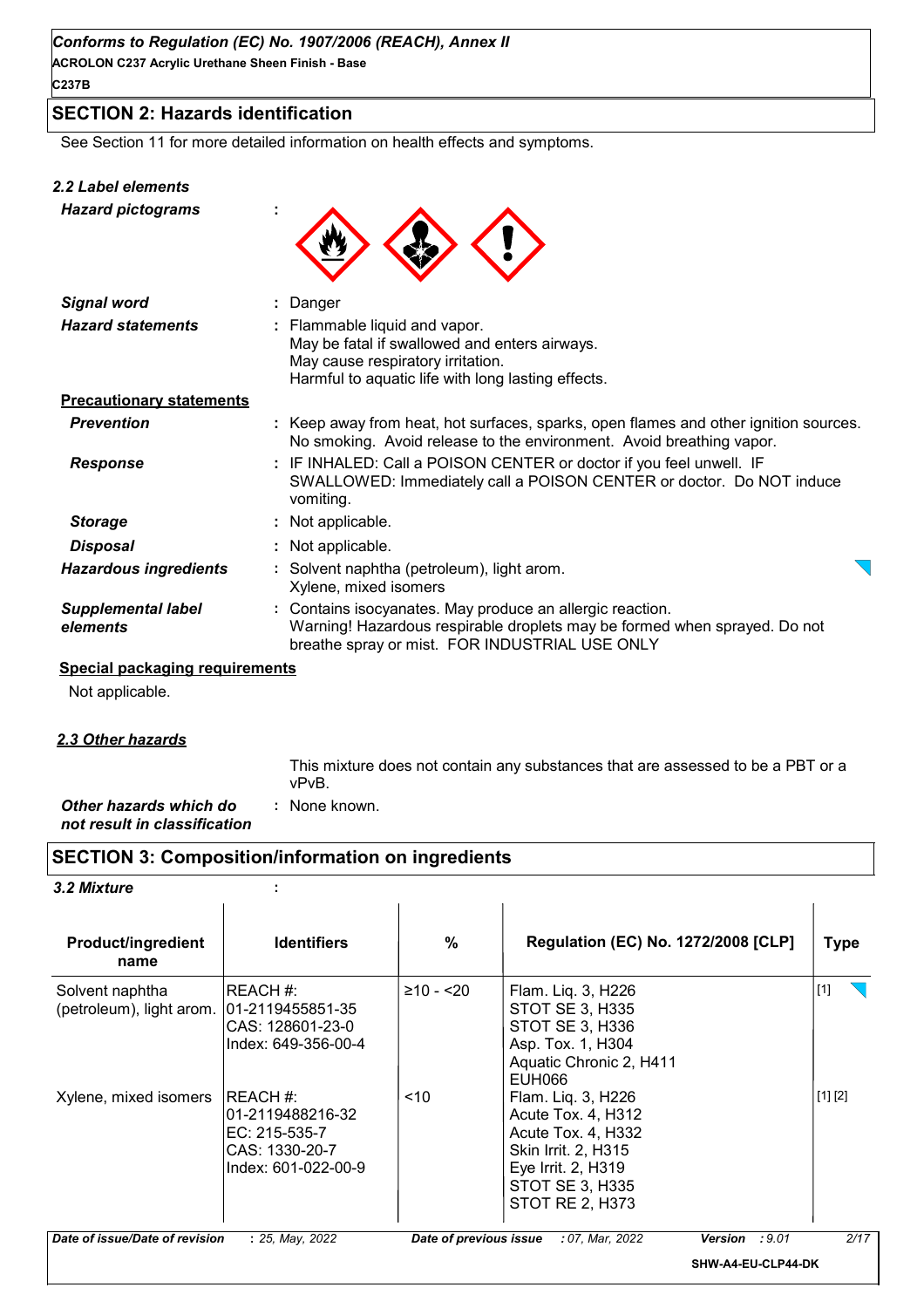# **ACROLON C237 Acrylic Urethane Sheen Finish - Base** *Conforms to Regulation (EC) No. 1907/2006 (REACH), Annex II*

#### **C237B**

# **SECTION 3: Composition/information on ingredients**

|                                                      |                                                                                         |      | See Section 16 for the full text of the H<br>statements declared above.                                                      |         |
|------------------------------------------------------|-----------------------------------------------------------------------------------------|------|------------------------------------------------------------------------------------------------------------------------------|---------|
| $2$ -Ethyl-2-<br>(hydroxymethyl)<br>-1,3-propanediol | REACH #:<br>l01-2119486799-10<br>IEC: 201-074-9<br>CAS: 77-99-6                         | ≤0.3 | Repr. 2, H361                                                                                                                | [1]     |
| Ethylbenzene                                         | REACH #:<br>01-2119489370-35<br>IEC: 202-849-4<br>ICAS: 100-41-4<br>Index: 601-023-00-4 | ≤3   | Flam. Liq. 2, H225<br>Acute Tox. 4, H332<br>STOT RE 2, H373 (hearing organs)<br>Asp. Tox. 1, H304<br>Aquatic Chronic 3, H412 | [1] [2] |
|                                                      |                                                                                         |      | Asp. Tox. 1, H304                                                                                                            |         |

There are no additional ingredients present which, within the current knowledge of the supplier and in the concentrations applicable, are classified as hazardous to health or the environment, are PBTs or vPvBs or have been assigned a workplace exposure limit and hence require reporting in this section.

Type

[1] Substance classified with a health or environmental hazard

[2] Substance with a workplace exposure limit

[3] Substance meets the criteria for PBT according to Regulation (EC) No. 1907/2006, Annex XIII

[4] Substance meets the criteria for vPvB according to Regulation (EC) No. 1907/2006, Annex XIII

[5] Substance of equivalent concern

[6] Additional disclosure due to company policy

Occupational exposure limits, if available, are listed in Section 8.

# **SECTION 4: First aid measures**

#### *4.1 Description of first aid measures*

| 7. Description or mot and measures |                                                                                                                                                                                                                                                                                                                         |
|------------------------------------|-------------------------------------------------------------------------------------------------------------------------------------------------------------------------------------------------------------------------------------------------------------------------------------------------------------------------|
| General                            | : In all cases of doubt, or when symptoms persist, seek medical attention. Never give<br>anything by mouth to an unconscious person. If unconscious, place in recovery<br>position and seek medical advice.                                                                                                             |
| Eye contact                        | : Remove contact lenses, irrigate copiously with clean, fresh water, holding the<br>eyelids apart for at least 10 minutes and seek immediate medical advice.                                                                                                                                                            |
| <b>Inhalation</b>                  | : Remove to fresh air. Keep person warm and at rest. If not breathing, if breathing is<br>irregular or if respiratory arrest occurs, provide artificial respiration or oxygen by<br>trained personnel.                                                                                                                  |
| <b>Skin contact</b>                | : Remove contaminated clothing and shoes. Wash skin thoroughly with soap and<br>water or use recognized skin cleanser. Do NOT use solvents or thinners.                                                                                                                                                                 |
| <b>Ingestion</b>                   | : If swallowed, seek medical advice immediately and show this container or label.<br>Keep person warm and at rest. Do NOT induce vomiting.                                                                                                                                                                              |
| <b>Protection of first-aiders</b>  | : No action shall be taken involving any personal risk or without suitable training. If it<br>is suspected that fumes are still present, the rescuer should wear an appropriate<br>mask or self-contained breathing apparatus. It may be dangerous to the person<br>providing aid to give mouth-to-mouth resuscitation. |

#### *4.2 Most important symptoms and effects, both acute and delayed*

There are no data available on the mixture itself. Procedure used to derive the classification according to Regulation (EC) No. 1272/2008 [CLP/GHS]. See Sections 2 and 3 for details.

Exposure to component solvent vapor concentrations in excess of the stated occupational exposure limit may result in adverse health effects such as mucous membrane and respiratory system irritation and adverse effects on the kidneys, liver and central nervous system. Symptoms and signs include headache, dizziness, fatigue, muscular weakness, drowsiness and, in extreme cases, loss of consciousness. Solvents may cause some of the above effects by absorption through the skin.

If splashed in the eyes, the liquid may cause irritation and reversible damage.

Repeated or prolonged contact with the mixture may cause removal of natural fat from the skin, resulting in nonallergic contact dermatitis and absorption through the skin. This takes into account, where known, delayed and immediate effects and also chronic effects of components from short-term and long-term exposure by oral, inhalation and dermal routes of exposure and eye contact.

| Date of issue/Date of revision | : 25, May, 2022 | Date of previous |
|--------------------------------|-----------------|------------------|
|                                |                 |                  |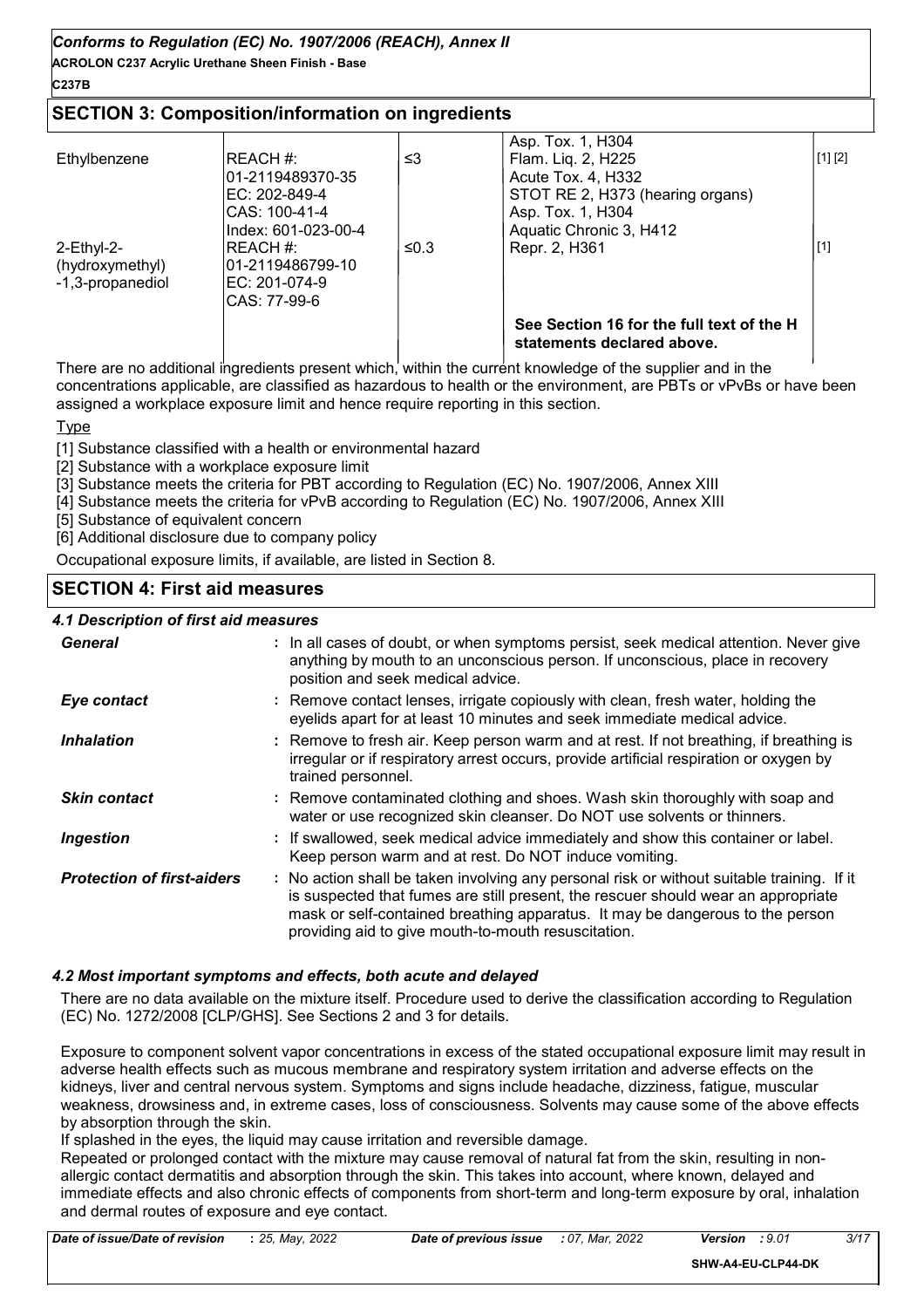#### *Conforms to Regulation (EC) No. 1907/2006 (REACH), Annex II*

**ACROLON C237 Acrylic Urethane Sheen Finish - Base C237B**

#### **SECTION 4: First aid measures**

Based on the properties of the isocyanate components and considering toxicological data on similar mixtures, this mixture may cause acute irritation and/or sensitization of the respiratory system, leading to an asthmatic condition, wheezing and tightness of the chest. Sensitized persons may subsequently show asthmatic symptoms when exposed to atmospheric concentrations well below the OEL. Repeated exposure may lead to permanent respiratory disability. Repeated or prolonged contact with irritants may cause dermatitis.

#### *4.3 Indication of any immediate medical attention and special treatment needed*

| <b>Notes to physician</b>  | : Treat symptomatically. Contact poison treatment specialist immediately if large<br>quantities have been ingested or inhaled. |
|----------------------------|--------------------------------------------------------------------------------------------------------------------------------|
| <b>Specific treatments</b> | No specific treatment.                                                                                                         |

See toxicological information (Section 11)

| <b>SECTION 5: Firefighting measures</b>                           |                                                                                                                                                                          |
|-------------------------------------------------------------------|--------------------------------------------------------------------------------------------------------------------------------------------------------------------------|
| 5.1 Extinguishing media<br><b>Suitable extinguishing</b><br>media | : Recommended: alcohol-resistant foam, carbon dioxide, powders                                                                                                           |
| Unsuitable extinguishing<br>media                                 | : Do not use water jet.                                                                                                                                                  |
| 5.2 Special hazards arising from the substance or mixture         |                                                                                                                                                                          |
| <b>Hazards from the</b><br>substance or mixture                   | : Fire will produce dense black smoke. Exposure to decomposition products may<br>cause a health hazard.                                                                  |
| <b>Hazardous combustion</b><br>products                           | : Decomposition products may include the following materials: carbon monoxide,<br>carbon dioxide, smoke, oxides of nitrogen, hydrogen cyanide, monomeric<br>isocyanates. |
| 5.3 Advice for firefighters                                       |                                                                                                                                                                          |
| <b>Special protective actions</b><br>for fire-fighters            | : Cool closed containers exposed to fire with water. Do not release runoff from fire to<br>drains or watercourses.                                                       |
| <b>Special protective</b><br>equipment for fire-fighters          | : Fire-fighters should wear positive pressure self-contained breathing apparatus<br>(SCBA) and full turnout gear.                                                        |
| <b>SECTION 6: Accidental release measures</b>                     |                                                                                                                                                                          |

## *6.1 Personal precautions, protective equipment and emergency procedures*

| For non-emergency<br>personnel   | : Exclude sources of ignition and ventilate the area. Avoid breathing vapor or mist.<br>Refer to protective measures listed in sections 7 and 8.                                                                |
|----------------------------------|-----------------------------------------------------------------------------------------------------------------------------------------------------------------------------------------------------------------|
|                                  | Keep unnecessary and unprotected personnel from entering.                                                                                                                                                       |
| For emergency responders         | If specialized clothing is required to deal with the spillage, take note of any<br>information in Section 8 on suitable and unsuitable materials. See also the<br>information in "For non-emergency personnel". |
| 6.2 Environmental<br>precautions | : Do not allow to enter drains or watercourses. If the product contaminates lakes,<br>rivers, or sewers, inform the appropriate authorities in accordance with local<br>regulations.                            |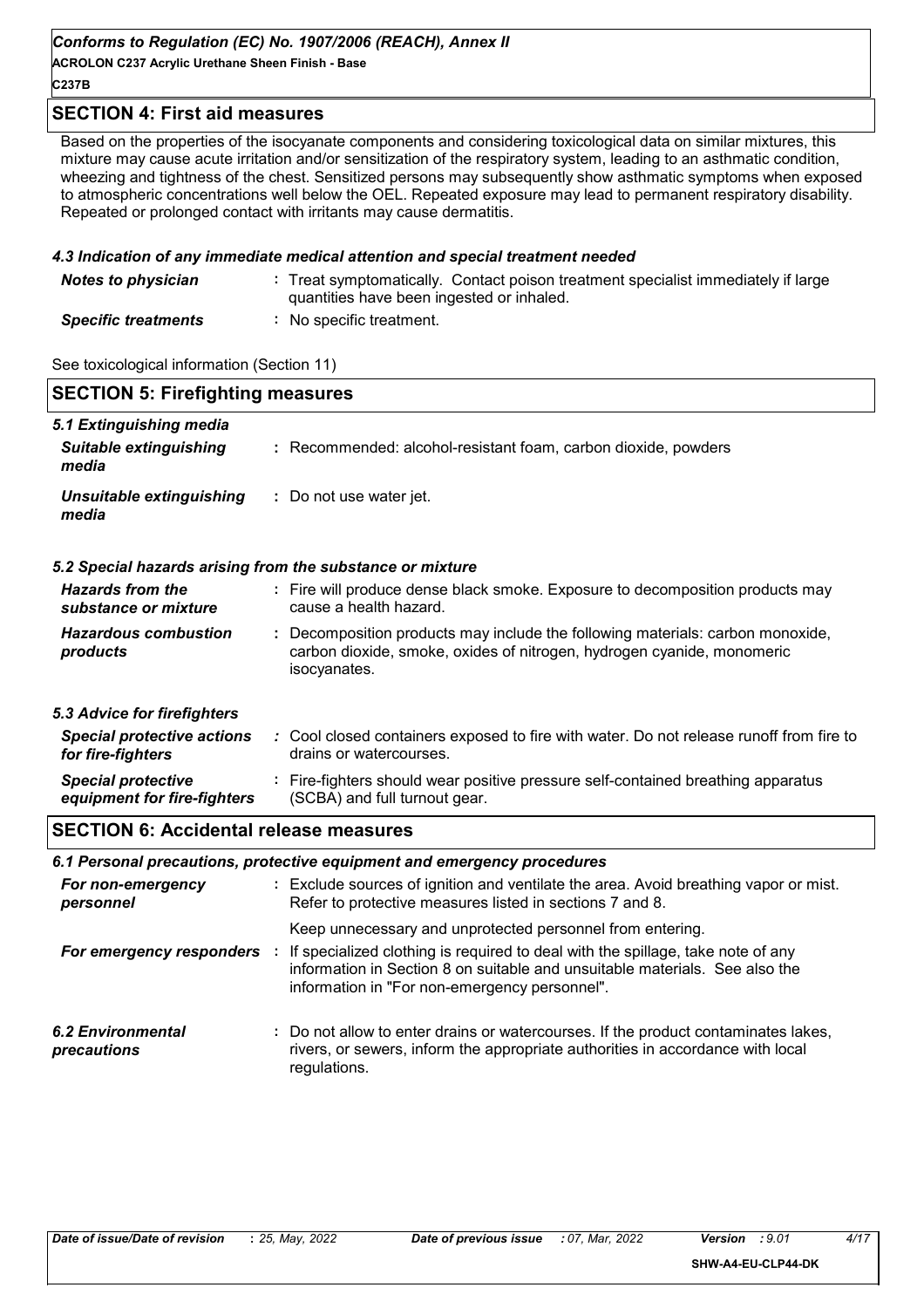#### **SECTION 6: Accidental release measures**

| 6.3 Methods and materials<br>for containment and<br>cleaning up | : Contain and collect spillage with non-combustible, absorbent material e.g. sand,<br>earth, vermiculite or diatomaceous earth and place in container for disposal<br>according to local regulations (see Section 13). Place in a suitable container. The<br>contaminated area should be cleaned immediately with a suitable decontaminant.<br>One possible (flammable) decontaminant comprises (by volume): water (45 parts),<br>ethanol or isopropyl alcohol (50 parts) and concentrated (d: 0,880) ammonia<br>solution (5 parts). A non-flammable alternative is sodium carbonate (5 parts) and<br>water (95 parts). Add the same decontaminant to the remnants and let stand for<br>several days until no further reaction in an unsealed container. Once this stage is<br>reached, close container and dispose of according to local regulations (see section<br>13). |
|-----------------------------------------------------------------|----------------------------------------------------------------------------------------------------------------------------------------------------------------------------------------------------------------------------------------------------------------------------------------------------------------------------------------------------------------------------------------------------------------------------------------------------------------------------------------------------------------------------------------------------------------------------------------------------------------------------------------------------------------------------------------------------------------------------------------------------------------------------------------------------------------------------------------------------------------------------|
| 6.4 Reference to other<br><b>sections</b>                       | : See Section 1 for emergency contact information.<br>See Section 8 for information on appropriate personal protective equipment.<br>See Section 13 for additional waste treatment information.                                                                                                                                                                                                                                                                                                                                                                                                                                                                                                                                                                                                                                                                            |

#### **SECTION 7: Handling and storage**

The information in this section contains generic advice and guidance. The list of Identified Uses in Section 1 should be consulted for any available use-specific information provided in the Exposure Scenario(s).

#### **Persons with a history of asthma, allergies or chronic or recurrent respiratory disease should not be employed in any process in which this product is used.**

#### **Examination of lung function should be carried out on a regular basis on persons spraying this mixture.**

| <b>7.1 Precautions for safe</b><br>handling | : Prevent the creation of flammable or explosive concentrations of vapors in air and<br>avoid vapor concentrations higher than the occupational exposure limits.<br>In addition, the product should only be used in areas from which all naked lights and<br>other sources of ignition have been excluded. Electrical equipment should be<br>protected to the appropriate standard.<br>Mixture may charge electrostatically: always use earthing leads when transferring<br>from one container to another.<br>Operators should wear antistatic footwear and clothing and floors should be of the<br>conducting type.<br>Care should be taken when re-opening partly-used containers. Precautions should<br>be taken to minimize exposure to atmospheric humidity or water. $CO2$ will be formed,<br>which, in closed containers, could result in pressurization. Keep away from heat,<br>sparks and flame. No sparking tools should be used.<br>Avoid contact with skin and eyes. Avoid the inhalation of dust, particulates, spray or<br>mist arising from the application of this mixture. Avoid inhalation of dust from<br>sanding.<br>Eating, drinking and smoking should be prohibited in areas where this material is<br>handled, stored and processed.<br>Put on appropriate personal protective equipment (see Section 8).<br>Never use pressure to empty. Container is not a pressure vessel.<br>Always keep in containers made from the same material as the original one.<br>Comply with the health and safety at work laws.<br>Do not allow to enter drains or watercourses.<br>Information on fire and explosion protection<br>Vapors are heavier than air and may spread along floors. Vapors may form<br>explosive mixtures with air.<br>When operators, whether spraying or not, have to work inside the spray booth,<br>ventilation is unlikely to be sufficient to control particulates and solvent vapors in all<br>cases. In such circumstances, they should wear a compressed-air-fed respirator<br>during the spraying process and until the particulate and solvent vapor<br>concentrations have fallen below the exposure limits. |
|---------------------------------------------|-----------------------------------------------------------------------------------------------------------------------------------------------------------------------------------------------------------------------------------------------------------------------------------------------------------------------------------------------------------------------------------------------------------------------------------------------------------------------------------------------------------------------------------------------------------------------------------------------------------------------------------------------------------------------------------------------------------------------------------------------------------------------------------------------------------------------------------------------------------------------------------------------------------------------------------------------------------------------------------------------------------------------------------------------------------------------------------------------------------------------------------------------------------------------------------------------------------------------------------------------------------------------------------------------------------------------------------------------------------------------------------------------------------------------------------------------------------------------------------------------------------------------------------------------------------------------------------------------------------------------------------------------------------------------------------------------------------------------------------------------------------------------------------------------------------------------------------------------------------------------------------------------------------------------------------------------------------------------------------------------------------------------------------------------------------------------------------------------------------------------------------------------------------|
|                                             |                                                                                                                                                                                                                                                                                                                                                                                                                                                                                                                                                                                                                                                                                                                                                                                                                                                                                                                                                                                                                                                                                                                                                                                                                                                                                                                                                                                                                                                                                                                                                                                                                                                                                                                                                                                                                                                                                                                                                                                                                                                                                                                                                           |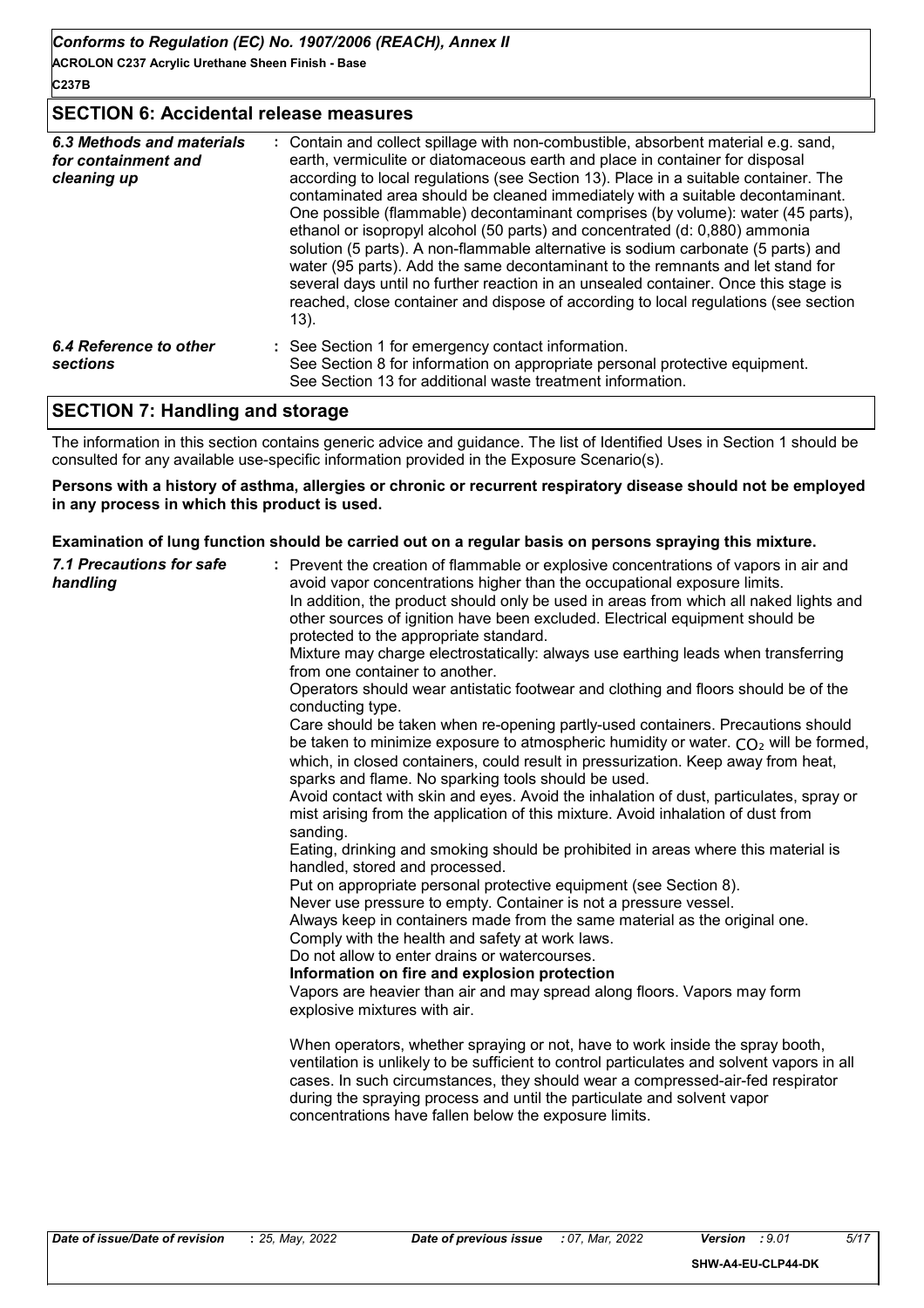*Conforms to Regulation (EC) No. 1907/2006 (REACH), Annex II*

**ACROLON C237 Acrylic Urethane Sheen Finish - Base C237B**

#### **SECTION 7: Handling and storage**

| 7.2 Conditions for safe<br>storage, including any<br>incompatibilities | : Store in accordance with local regulations.<br>Notes on joint storage<br>Keep away from: oxidizing agents, strong alkalis, strong acids.<br>Additional information on storage conditions<br>Observe label precautions. Store in a dry, cool and well-ventilated area. Keep away<br>from heat and direct sunlight.<br>Keep container tightly closed.<br>Keep away from sources of ignition. No smoking. Prevent unauthorized access.<br>Containers that have been opened must be carefully resealed and kept upright to<br>prevent leakage. |
|------------------------------------------------------------------------|----------------------------------------------------------------------------------------------------------------------------------------------------------------------------------------------------------------------------------------------------------------------------------------------------------------------------------------------------------------------------------------------------------------------------------------------------------------------------------------------------------------------------------------------|
|                                                                        | Contaminated absorbent material may pose the same hazard as the spilled product.<br>Store in closed original container at temperatures between 5°C and 25°C.                                                                                                                                                                                                                                                                                                                                                                                 |
| 7.3 Specific end use(s)                                                |                                                                                                                                                                                                                                                                                                                                                                                                                                                                                                                                              |
| <b>Recommendations</b>                                                 | : Not available.                                                                                                                                                                                                                                                                                                                                                                                                                                                                                                                             |
| Industrial sector specific                                             | : Not available.                                                                                                                                                                                                                                                                                                                                                                                                                                                                                                                             |

# *solutions*

Good housekeeping standards, regular safe removal of waste materials and regular maintenance of spray booth filters will minimise the risks of spontaneous combustion and other fire hazards.

#### *Before use of this material please refer to the Exposure Scenario(s) if attached for the specific end use, control measures and additional PPE considerations.*

## **SECTION 8: Exposure controls/personal protection**

The information in this section contains generic advice and guidance. The list of Identified Uses in Section 1 should be consulted for any available use-specific information provided in the Exposure Scenario(s).

#### *8.1 Control parameters*

**Occupational exposure limits**

| Xylene, mixed isomers<br>Ethylbenzene<br><b>Recommended monitoring</b><br>procedures | <b>Product/ingredient name</b>                         | <b>Exposure limit values</b>                                                                                                                                                                                                                                                                                                                                                                                                                                                                                                                                                                                                                                                                                                                                                                                                                                                                                                                                                                                                                                                                                |  |  |  |
|--------------------------------------------------------------------------------------|--------------------------------------------------------|-------------------------------------------------------------------------------------------------------------------------------------------------------------------------------------------------------------------------------------------------------------------------------------------------------------------------------------------------------------------------------------------------------------------------------------------------------------------------------------------------------------------------------------------------------------------------------------------------------------------------------------------------------------------------------------------------------------------------------------------------------------------------------------------------------------------------------------------------------------------------------------------------------------------------------------------------------------------------------------------------------------------------------------------------------------------------------------------------------------|--|--|--|
|                                                                                      | through skin.                                          | Working Environment Authority (Denmark, 6/2021). Absorbed<br>TWA: 25 ppm 8 hours.                                                                                                                                                                                                                                                                                                                                                                                                                                                                                                                                                                                                                                                                                                                                                                                                                                                                                                                                                                                                                           |  |  |  |
|                                                                                      |                                                        | TWA: 109 mg/m <sup>3</sup> 8 hours.<br>Working Environment Authority (Denmark, 6/2021). Absorbed<br>through skin. Carcinogen.<br>TWA: 50 ppm 8 hours.<br>TWA: 217 mg/m <sup>3</sup> 8 hours.                                                                                                                                                                                                                                                                                                                                                                                                                                                                                                                                                                                                                                                                                                                                                                                                                                                                                                                |  |  |  |
|                                                                                      | required.<br>areas that may not be equally ventilated. | If this product contains ingredients with exposure limits, personal, workplace<br>atmosphere or biological monitoring may be required to determine the effectiveness<br>of the ventilation or other control measures and/or the necessity to use respiratory<br>protective equipment. Reference should be made to monitoring standards, such as<br>the following: European Standard EN 689 (Workplace atmospheres - Guidance for<br>the assessment of exposure by inhalation to chemical agents for comparison with<br>limit values and measurement strategy) European Standard EN 14042 (Workplace<br>atmospheres - Guide for the application and use of procedures for the assessment<br>of exposure to chemical and biological agents) European Standard EN 482<br>(Workplace atmospheres - General requirements for the performance of procedures<br>for the measurement of chemical agents) Reference to national guidance<br>documents for methods for the determination of hazardous substances will also be<br>: Regular monitoring of all work areas should be carried out at all times, including |  |  |  |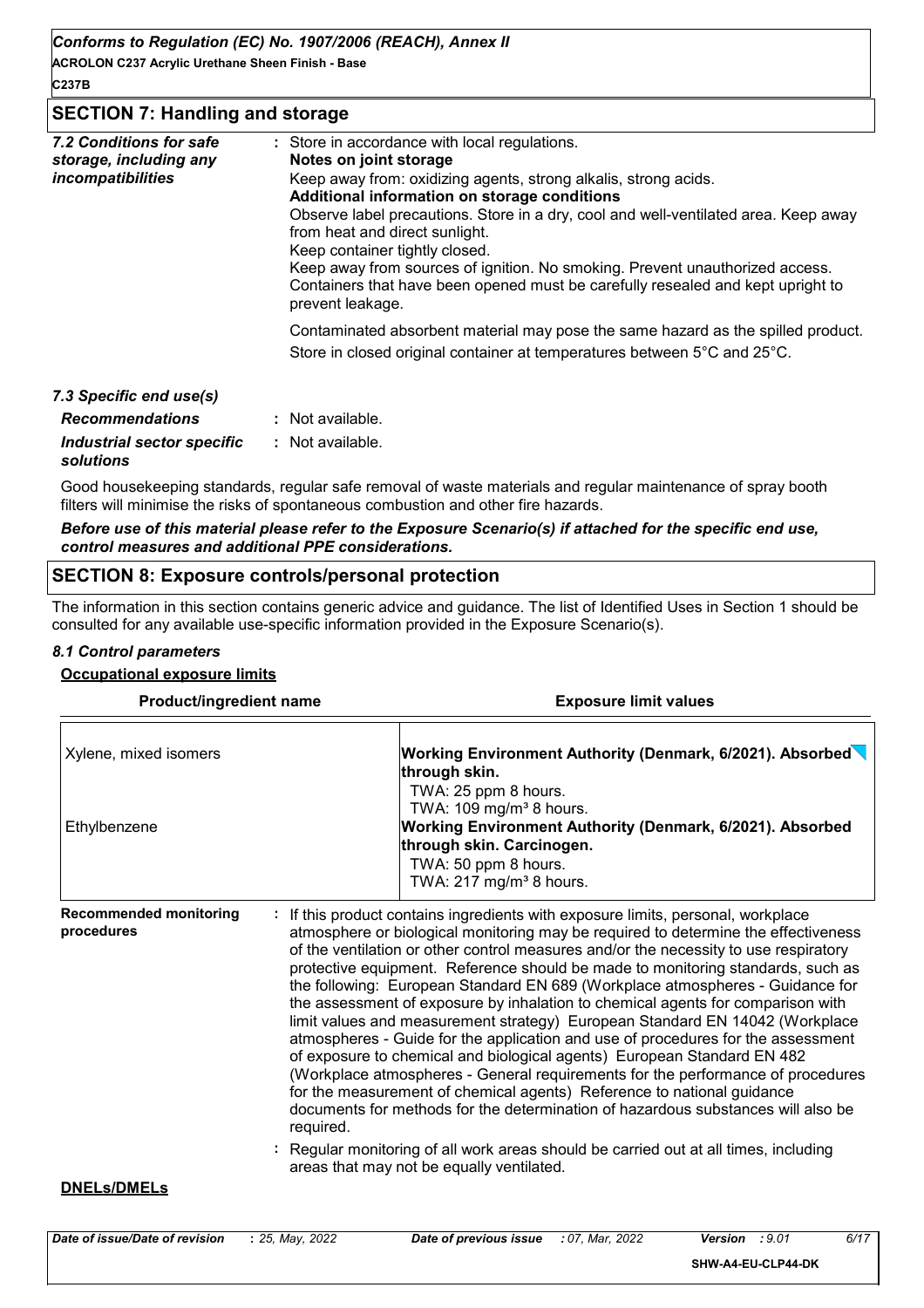# **SECTION 8: Exposure controls/personal protection**

| Product/ingredient name                     | <b>Type</b> | <b>Exposure</b>          | Value                  | <b>Population</b>                                       | <b>Effects</b> |
|---------------------------------------------|-------------|--------------------------|------------------------|---------------------------------------------------------|----------------|
| Solvent naphtha (petroleum), light<br>arom. | <b>DNEL</b> | ong term Dermal          | 25 mg/kg<br>bw/day     | Workers                                                 | Systemic       |
|                                             | <b>DNEL</b> | ong term<br>Inhalation   | 150 mg/m $3$           | Workers                                                 | Systemic       |
|                                             | <b>DNEL</b> | ong term Dermal          | 11 mg/kg<br>bw/day     | General<br>population<br>[Consumers]                    | Systemic       |
|                                             | <b>DNEL</b> | ong term<br>Inhalation   | 32 mg/ $m3$            | General<br>population<br>[Consumers]                    | Systemic       |
|                                             | <b>DNEL</b> | ong term Oral            | 11 $mg/kg$<br>bw/day   | General<br>population<br>[Consumers]                    | Systemic       |
| Xylene, mixed isomers                       | <b>DNEL</b> | ong term Dermal          | 180 mg/kg<br>bw/day    | Workers                                                 | Systemic       |
|                                             | <b>DNEL</b> | ong term Dermal          | $108$ mg/kg<br>bw/day  | General<br>population<br>[Human via the<br>environment] | Systemic       |
|                                             | <b>DNEL</b> | ong term<br>Inhalation   | 77 mg/ $m3$            | Workers                                                 | Systemic       |
|                                             | <b>DNEL</b> | Short term<br>Inhalation | 289 mg/m <sup>3</sup>  | Workers                                                 | Systemic       |
|                                             | <b>DNEL</b> | Short term<br>Inhalation | 289 mg/m <sup>3</sup>  | Workers                                                 | Local          |
|                                             | <b>DNEL</b> | _ong term<br>Inhalation  | 14.8 mg/m <sup>3</sup> | General<br>population<br>Human via the<br>environment]  | Systemic       |
|                                             | <b>DNEL</b> | Short term<br>Inhalation | 174 mg/m <sup>3</sup>  | General<br>population<br>[Consumers]                    | Systemic       |
|                                             | <b>DNEL</b> | Short term<br>Inhalation | 174 mg/m <sup>3</sup>  | General<br>population<br>[Consumers]                    | Local          |

#### **PNECs**

| Product/ingredient name | <b>Compartment Detail</b>    | <b>Value</b> | <b>Method Detail</b> |
|-------------------------|------------------------------|--------------|----------------------|
| Xylene, mixed isomers   | <b>Fresh water</b>           | $0.327$ mg/l |                      |
|                         | Marine water                 | $0.327$ mg/l |                      |
|                         | <b>IFresh water sediment</b> | $12.46$ mg/l |                      |
|                         | Sewage Treatment             | $6.58$ mg/l  |                      |
|                         | <b>Plant</b>                 |              |                      |
|                         | Soil                         | $2.31$ mg/kg |                      |
|                         | Marine water sediment        | 12.46 mg/l   |                      |

#### *8.2 Exposure controls*

**Persons with a history of asthma, allergies, chronic or recurrent respiratory disease should not be exposed to any process in which this product is used.**

**Examination of lung function should be carried out on a regular basis on persons spraying this mixture.**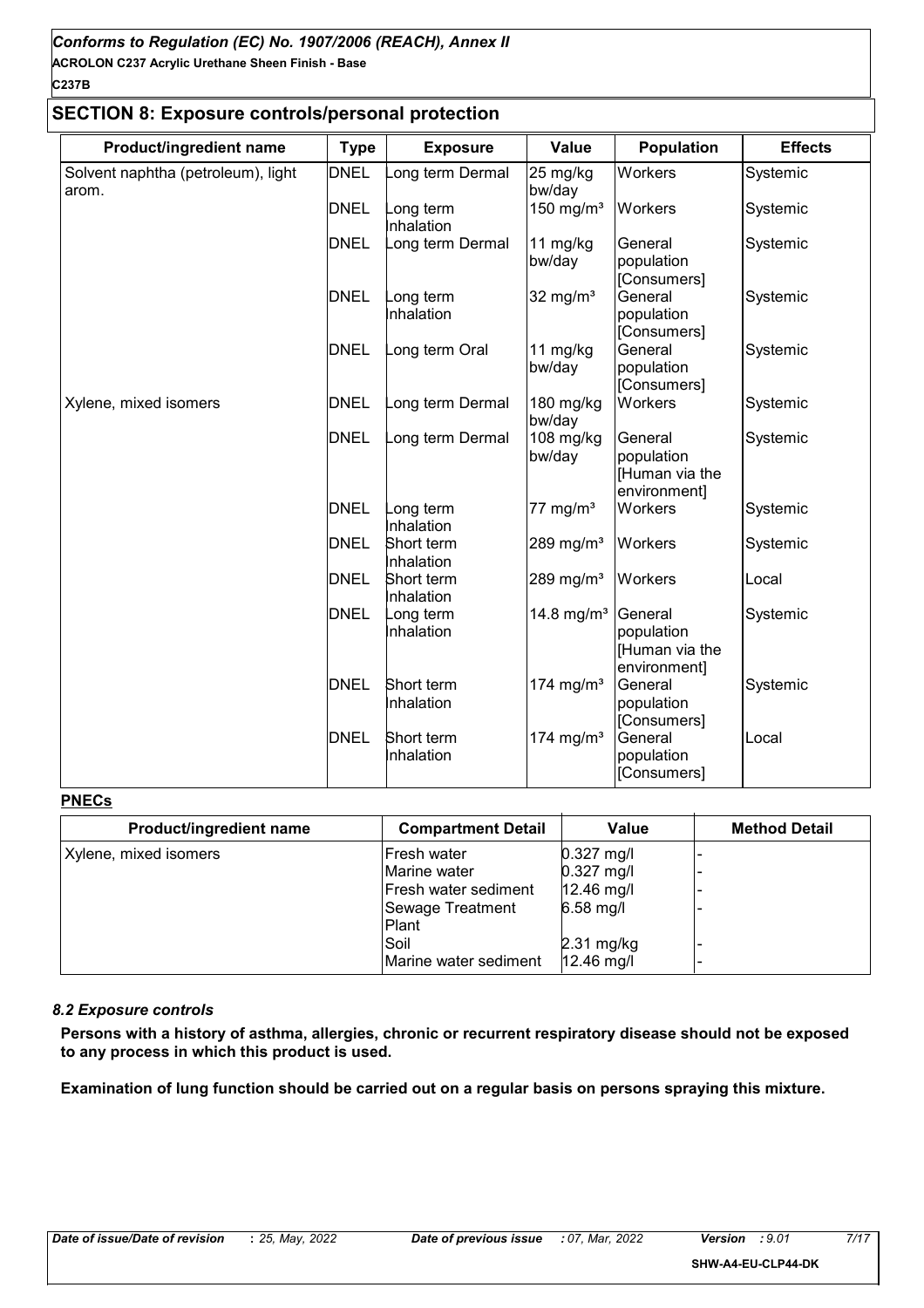# **C237B**

# **SECTION 8: Exposure controls/personal protection**

| <b>Appropriate engineering</b><br>controls | : Provide adequate ventilation. Where reasonably practicable, this should be<br>achieved by the use of local exhaust ventilation and good general extraction. Air-fed<br>protective respiratory equipment must be worn by the spray operator, even when<br>good ventilation is provided. In other operations, if local exhaust ventilation and<br>good general extraction are not sufficient to maintain concentrations of particulates<br>and solvent vapors below the OEL, suitable respiratory protection must be worn.<br>(See Occupational exposure controls.) |
|--------------------------------------------|---------------------------------------------------------------------------------------------------------------------------------------------------------------------------------------------------------------------------------------------------------------------------------------------------------------------------------------------------------------------------------------------------------------------------------------------------------------------------------------------------------------------------------------------------------------------|
|                                            | Users are advised to consider national Occupational Exposure Limits or other<br>equivalent values.                                                                                                                                                                                                                                                                                                                                                                                                                                                                  |
| <b>Individual protection measures</b>      |                                                                                                                                                                                                                                                                                                                                                                                                                                                                                                                                                                     |
| <b>Hygiene measures</b>                    | : Wash hands, forearms and face thoroughly after handling chemical products, before<br>eating, smoking and using the lavatory and at the end of the working period.<br>Appropriate techniques should be used to remove potentially contaminated clothing.<br>Wash contaminated clothing before reusing. Ensure that eyewash stations and<br>safety showers are close to the workstation location.                                                                                                                                                                   |
| <b>Eye/face protection</b>                 | : Use safety eyewear designed to protect against splash of liquids.                                                                                                                                                                                                                                                                                                                                                                                                                                                                                                 |
| <b>Skin protection</b>                     |                                                                                                                                                                                                                                                                                                                                                                                                                                                                                                                                                                     |
| <b>Hand protection</b>                     | : Wear suitable gloves tested to EN374.                                                                                                                                                                                                                                                                                                                                                                                                                                                                                                                             |
| <b>Gloves</b>                              | : Gloves for short term exposure/splash protection (less than 10 min): Nitrile >0.35<br>mm                                                                                                                                                                                                                                                                                                                                                                                                                                                                          |
|                                            | Gloves for splash protection need to be changed immediately when in contact with<br>chemicals.                                                                                                                                                                                                                                                                                                                                                                                                                                                                      |
|                                            | For long term exposure or spills (breakthrough time >480 min): Use PE laminate<br>gloves as under gloves.                                                                                                                                                                                                                                                                                                                                                                                                                                                           |
|                                            | Due to many conditions (e.g. temperature, abrasion) the practical usage of a<br>chemical protective glove in practice may be much shorter than the permeation time<br>determined through testing.                                                                                                                                                                                                                                                                                                                                                                   |
|                                            | There is no one glove material or combination of materials that will give unlimited<br>resistance to any individual or combination of chemicals.                                                                                                                                                                                                                                                                                                                                                                                                                    |
|                                            | The breakthrough time must be greater than the end use time of the product.<br>The instructions and information provided by the glove manufacturer on use,<br>storage, maintenance and replacement must be followed.                                                                                                                                                                                                                                                                                                                                                |
|                                            | Gloves should be replaced regularly and if there is any sign of damage to the glove<br>material.                                                                                                                                                                                                                                                                                                                                                                                                                                                                    |
|                                            | Always ensure that gloves are free from defects and that they are stored and used<br>correctly.                                                                                                                                                                                                                                                                                                                                                                                                                                                                     |
|                                            | The performance or effectiveness of the glove may be reduced by physical/chemical<br>damage and poor maintenance.<br>Barrier creams may help to protect the exposed areas of the skin but should not be                                                                                                                                                                                                                                                                                                                                                             |
|                                            | applied once exposure has occurred.                                                                                                                                                                                                                                                                                                                                                                                                                                                                                                                                 |
|                                            | The user must check that the final choice of type of glove selected for handling this<br>product is the most appropriate and takes into account the particular conditions of<br>use, as included in the user's risk assessment.                                                                                                                                                                                                                                                                                                                                     |
| <b>Body protection</b>                     | : Personnel should wear antistatic clothing made of natural fibers or of high-<br>temperature-resistant synthetic fibers.                                                                                                                                                                                                                                                                                                                                                                                                                                           |
|                                            | : Personal protective equipment for the body should be selected based on the task<br>being performed and the risks involved and should be approved by a specialist<br>before handling this product. When there is a risk of ignition from static electricity,<br>wear anti-static protective clothing. For the greatest protection from static<br>discharges, clothing should include anti-static overalls, boots and gloves. Refer to<br>European Standard EN 1149 for further information on material and design<br>requirements and test methods.                |
| <b>Other skin protection</b>               | : Appropriate footwear and any additional skin protection measures should be<br>selected based on the task being performed and the risks involved and should be<br>approved by a specialist before handling this product.                                                                                                                                                                                                                                                                                                                                           |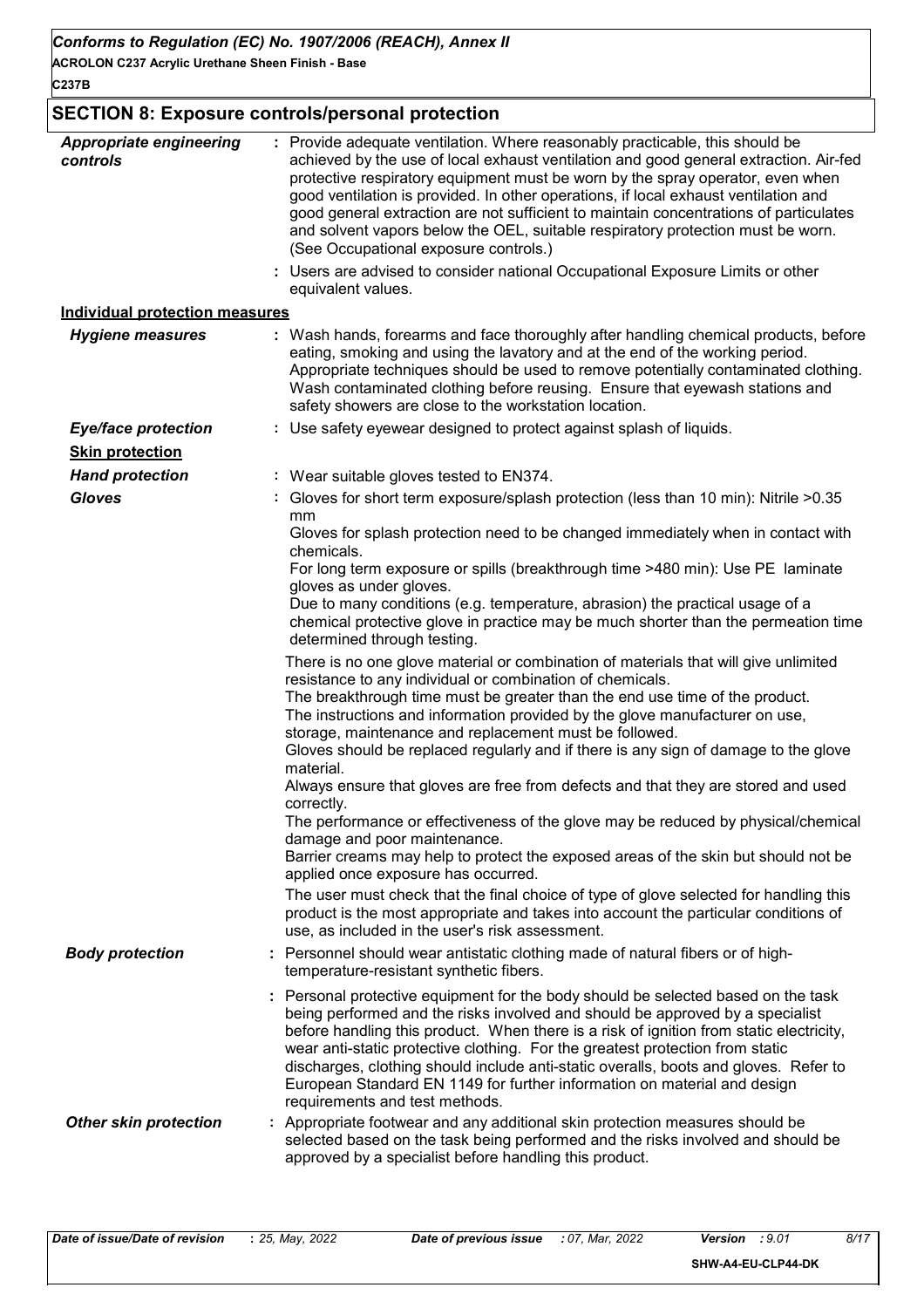# **C237B**

#### **SECTION 8: Exposure controls/personal protection**

| <b>Respiratory protection</b>             | : Use a properly fitted, air-purifying or air-fed respirator complying with an approved<br>standard if a risk assessment indicates this is necessary. Respirator selection must<br>be based on known or anticipated exposure levels, the hazards of the product and<br>the safe working limits of the selected respirator. |
|-------------------------------------------|----------------------------------------------------------------------------------------------------------------------------------------------------------------------------------------------------------------------------------------------------------------------------------------------------------------------------|
| <b>Environmental exposure</b><br>controls | : Do not allow to enter drains or watercourses.                                                                                                                                                                                                                                                                            |

*Before use of this material please refer to the Exposure Scenario(s) if attached for the specific end use, control measures and additional PPE considerations. The information contained in this safety data sheet does not constitute the user's own assessment of workplace risks, as required by other health and safety legislation. The provisions of the national health and safety at work regulations apply to the use of this product at work.*

# **SECTION 9: Physical and chemical properties**

The conditions of measurement of all properties are at standard temperature and pressure unless otherwise indicated.

#### *9.1 Information on basic physical and chemical properties*

| <b>Appearance</b>                                      |                                                                                          |
|--------------------------------------------------------|------------------------------------------------------------------------------------------|
| <b>Physical state</b>                                  | $:$ Liquid.                                                                              |
| Color                                                  | : White.                                                                                 |
| <b>Odor</b>                                            | $:$ Paint                                                                                |
| <b>Odor threshold</b>                                  | : Not available.                                                                         |
| pH                                                     | : Not applicable.                                                                        |
| <b>Melting point/freezing point</b>                    | : Not relevant/applicable due to nature of the product.                                  |
| Initial boiling point and<br>boiling range             | $: 136^{\circ}$ C                                                                        |
| <b>Flash point</b>                                     | : Closed cup: 28°C [Pensky-Martens Closed Cup]                                           |
| <b>Evaporation rate</b>                                | $: 0.8$ (butyl acetate = 1)                                                              |
| <b>Flammability (solid, gas)</b>                       | : Not relevant/applicable due to nature of the product.                                  |
| <b>Upper/lower flammability or</b><br>explosive limits | : LEL: 0.7% (Light Aromatic Hydrocarbons)<br>UEL: 7% (Xylene, mixed isomers)             |
| <b>Vapor pressure</b>                                  | $: 0.95$ kPa (7.1 mm Hg)                                                                 |
| <b>Vapor density</b>                                   | $: 3.66$ [Air = 1]                                                                       |
| <b>Relative density</b>                                | : 1.62                                                                                   |
| Solubility(ies)                                        | : Not relevant/applicable due to nature of the product.                                  |
| water                                                  | Partition coefficient: n-octanol/: Not relevant/applicable due to nature of the product. |
| <b>Auto-ignition temperature</b>                       | : Not relevant/applicable due to nature of the product.                                  |
| <b>Decomposition temperature</b>                       | Not relevant/applicable due to nature of the product.                                    |
| <b>Viscosity</b>                                       | : Kinematic (40°C): <20.5 mm <sup>2</sup> /s                                             |
| <b>Explosive properties</b>                            | : Under normal conditions of storage and use, hazardous reactions will not occur.        |
| <b>Oxidizing properties</b>                            | : Under normal conditions of storage and use, hazardous reactions will not occur.        |

| <b>SECTION 10: Stability and reactivity</b> |                                                                                                                                     |
|---------------------------------------------|-------------------------------------------------------------------------------------------------------------------------------------|
| 10.1 Reactivity                             | : The product reacts slowly with water, resulting in the production of carbon dioxide.                                              |
| <b>10.2 Chemical stability</b>              | : Stable under recommended storage and handling conditions (see Section 7).                                                         |
| 10.3 Possibility of<br>hazardous reactions  | : In closed containers, pressure buildup could result in distortion, expansion and, in<br>extreme cases, bursting of the container. |
| Date of issue/Date of revision              | 9/17<br>: 25, May, 2022<br>Date of previous issue<br>:9.01<br>: 07, Mar, 2022<br><b>Version</b>                                     |

**SHW-A4-EU-CLP44-DK**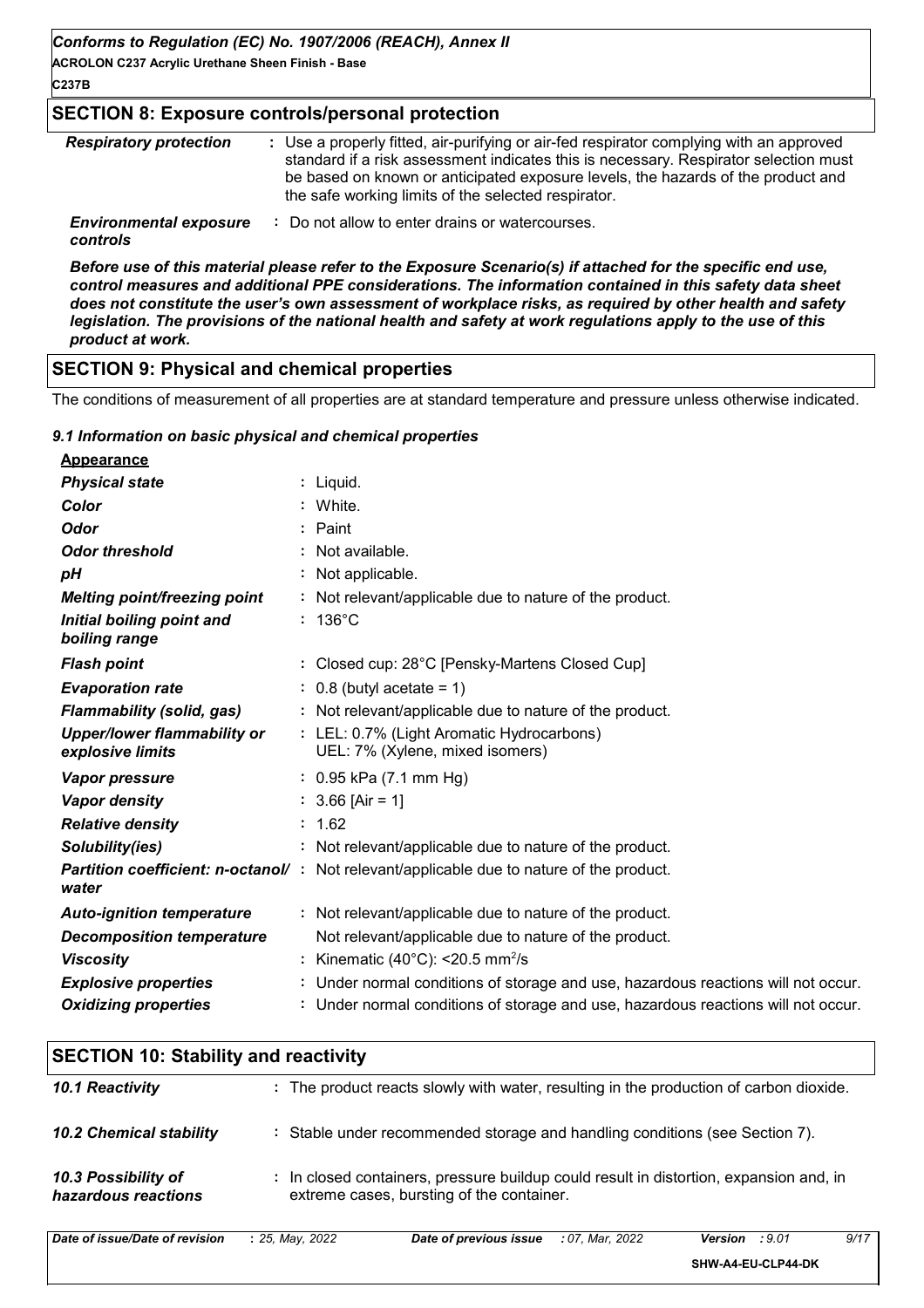# **SECTION 10: Stability and reactivity**

| 10.4 Conditions to avoid                        | : In a fire, hazardous decomposition products may be produced.                                                                                                           |
|-------------------------------------------------|--------------------------------------------------------------------------------------------------------------------------------------------------------------------------|
| 10.5 Incompatible materials                     | : Keep away from: oxidizing agents, strong alkalis, strong acids, amines, alcohols,<br>water. Uncontrolled exothermic reactions occur with amines and alcohols.          |
| <b>10.6 Hazardous</b><br>decomposition products | : Decomposition products may include the following materials: carbon monoxide,<br>carbon dioxide, smoke, oxides of nitrogen, hydrogen cyanide, monomeric<br>isocyanates. |
|                                                 | Refer to Section 7: HANDLING AND STORAGE and Section 8: EXPOSURE CONTROLS/PERSONAL                                                                                       |

*PROTECTION for additional handling information and protection of employees.*

## **SECTION 11: Toxicological information**

#### *11.1 Information on toxicological effects*

There are no data available on the mixture itself. Procedure used to derive the classification according to Regulation (EC) No. 1272/2008 [CLP/GHS]. See Sections 2 and 3 for details.

Exposure to component solvent vapor concentrations in excess of the stated occupational exposure limit may result in adverse health effects such as mucous membrane and respiratory system irritation and adverse effects on the kidneys, liver and central nervous system. Symptoms and signs include headache, dizziness, fatigue, muscular weakness, drowsiness and, in extreme cases, loss of consciousness. Solvents may cause some of the above effects by absorption through the skin.

If splashed in the eyes, the liquid may cause irritation and reversible damage.

Repeated or prolonged contact with the mixture may cause removal of natural fat from the skin, resulting in nonallergic contact dermatitis and absorption through the skin. This takes into account, where known, delayed and immediate effects and also chronic effects of components from short-term and long-term exposure by oral, inhalation and dermal routes of exposure and eye contact.

Based on the properties of the isocyanate components and considering toxicological data on similar mixtures, this mixture may cause acute irritation and/or sensitization of the respiratory system, leading to an asthmatic condition, wheezing and tightness of the chest. Sensitized persons may subsequently show asthmatic symptoms when exposed to atmospheric concentrations well below the OEL. Repeated exposure may lead to permanent respiratory disability. Repeated or prolonged contact with irritants may cause dermatitis.

#### **Acute toxicity**

| Product/ingredient name                               | <b>Result</b>        | <b>Species</b> | <b>Dose</b> | <b>Exposure</b> |
|-------------------------------------------------------|----------------------|----------------|-------------|-----------------|
| Solvent naphtha (petroleum), LD50 Oral<br>light arom. |                      | Rat            | 8400 mg/kg  |                 |
| Xylene, mixed isomers                                 | LC50 Inhalation Gas. | Rat            | 6700 ppm    | 4 hours         |
|                                                       | LD50 Oral            | Rat            | 4300 mg/kg  |                 |
| Ethylbenzene                                          | LD50 Dermal          | Rabbit         | >5000 mg/kg |                 |
|                                                       | LD50 Oral            | Rat            | 3500 mg/kg  |                 |
| 2-Ethyl-2-(hydroxymethyl)<br>-1,3-propanediol         | LD50 Oral            | Rat            | 14000 mg/kg | -               |

#### **Acute toxicity estimates**

| Route               | <b>ATE value</b> |
|---------------------|------------------|
| Dermal              | 11501.89 mg/kg   |
| Inhalation (gases)  | 70056.98 ppm     |
| Inhalation (vapors) | 650.7 mg/l       |

#### **Irritation/Corrosion**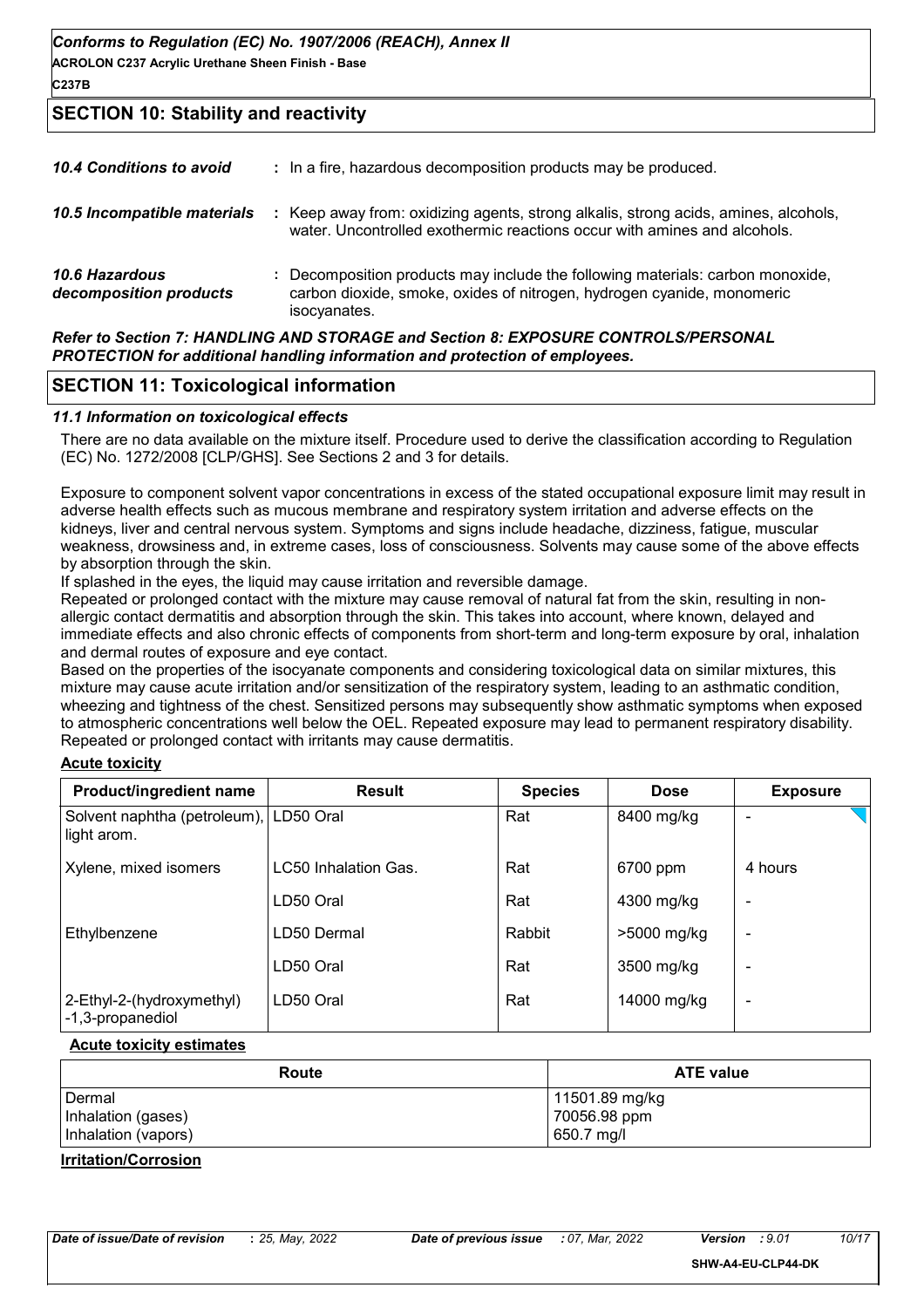# **SECTION 11: Toxicological information**

| <b>Product/ingredient name</b>              | <b>Result</b>            | <b>Species</b> | <b>Score</b>             | <b>Exposure</b>              | <b>Observation</b>       |
|---------------------------------------------|--------------------------|----------------|--------------------------|------------------------------|--------------------------|
| Solvent naphtha (petroleum),<br>light arom. | Eyes - Mild irritant     | Rabbit         |                          | 24 hours 100<br>Imicroliters |                          |
| Xylene, mixed isomers                       | Eyes - Mild irritant     | Rabbit         | $\overline{\phantom{0}}$ | $ 87 \text{ mg} $            |                          |
|                                             | Eyes - Severe irritant   | Rabbit         |                          | 24 hours 5<br>mq             | $\overline{\phantom{0}}$ |
|                                             | Skin - Mild irritant     | Rat            |                          |                              |                          |
|                                             | Skin - Moderate irritant | Rabbit         |                          | I24 hours 500 I -            |                          |
|                                             | Skin - Moderate irritant | Rabbit         |                          | mg<br>100%                   |                          |
| Ethylbenzene                                | Eyes - Severe irritant   | Rabbit         |                          | 500 mg                       |                          |
|                                             | Skin - Mild irritant     | Rabbit         |                          | $24$ hours 15                |                          |
|                                             |                          |                |                          | mg                           |                          |

#### *Conclusion/Summary* **:** Not available.

#### **Sensitization**

No data available

## *Conclusion/Summary* **:** Not available.

#### **Mutagenicity**

No data available

#### **Carcinogenicity** No data available

#### **Reproductive toxicity**

No data available

#### **Teratogenicity**

No data available

## **Specific target organ toxicity (single exposure)**

| <b>Product/ingredient name</b>           | Category                 | <b>Route of</b><br>exposure | Target organs                                       |
|------------------------------------------|--------------------------|-----------------------------|-----------------------------------------------------|
| Solvent naphtha (petroleum), light arom. | Category 3               |                             | Respiratory tract<br>irritation                     |
| Xylene, mixed isomers                    | Category 3<br>Category 3 |                             | Narcotic effects<br>Respiratory tract<br>irritation |

#### **Specific target organ toxicity (repeated exposure)**

| Product/ingredient name | Category   | Route of<br>exposure | <b>Target organs</b> |
|-------------------------|------------|----------------------|----------------------|
| Xylene, mixed isomers   | Category 2 |                      |                      |
| Ethylbenzene            | Category 2 |                      | hearing organs       |

#### **Aspiration hazard**

| <b>Product/ingredient name</b>           | <b>Result</b>                         |
|------------------------------------------|---------------------------------------|
| Solvent naphtha (petroleum), light arom. | <b>ASPIRATION HAZARD - Category 1</b> |
| Xylene, mixed isomers                    | <b>ASPIRATION HAZARD - Category 1</b> |
| Ethylbenzene                             | <b>ASPIRATION HAZARD - Category 1</b> |

#### *Other information* **:**

: Not available.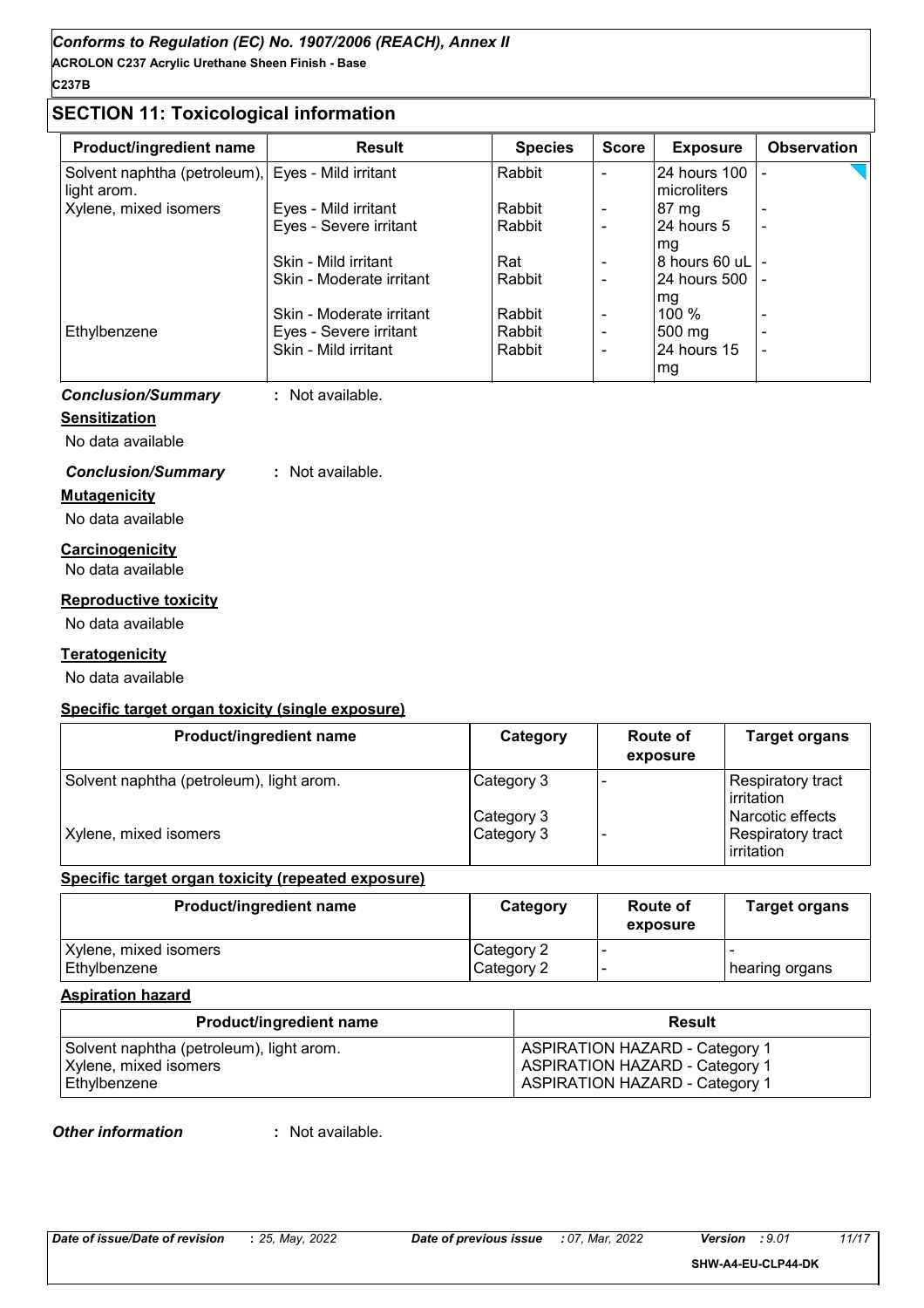# **SECTION 12: Ecological information**

## *12.1 Toxicity*

There are no data available on the mixture itself. Do not allow to enter drains or watercourses.

Procedure used to derive the classification according to Regulation (EC) No. 1272/2008 [CLP/GHS]. See Sections 2 and 3 for details.

| <b>Product/ingredient name</b>                | <b>Result</b>                                                  | <b>Species</b>                         | <b>Exposure</b> |
|-----------------------------------------------|----------------------------------------------------------------|----------------------------------------|-----------------|
| Xylene, mixed isomers                         | Acute LC50 8500 µg/l Marine water                              | Crustaceans - Palaemonetes<br>pugio    | 48 hours        |
|                                               | Acute LC50 13400 µg/l Fresh water                              | Fish - Pimephales promelas             | 96 hours        |
| Ethylbenzene                                  | Acute EC50 4900 µg/l Marine water                              | Algae - Skeletonema costatum           | 72 hours        |
|                                               | Acute EC50 7700 µg/l Marine water                              | Algae - Skeletonema costatum           | 96 hours        |
|                                               | Acute EC50 6.53 mg/l Marine water                              | Crustaceans - Artemia sp. -<br>Nauplii | 48 hours        |
|                                               | Acute EC50 2.93 mg/l Fresh water                               | Daphnia - Daphnia magna -<br>Neonate   | 48 hours        |
|                                               | Acute LC50 4200 µg/l Fresh water                               | Fish - Oncorhynchus mykiss             | 96 hours        |
| 2-Ethyl-2-(hydroxymethyl)<br>-1,3-propanediol | Acute EC50 13000000 µg/l Fresh water   Daphnia - Daphnia magna |                                        | 48 hours        |
|                                               | Acute LC50 14400000 µg/l Marine<br>water                       | Fish - Cyprinodon variegatus           | 96 hours        |

## *12.2 Persistence and degradability*

| Product/ingredient name               | Test                     | <b>Result</b> |                   | <b>Dose</b> |                    | <b>Inoculum</b>  |  |
|---------------------------------------|--------------------------|---------------|-------------------|-------------|--------------------|------------------|--|
| No data available                     |                          |               |                   |             |                    |                  |  |
| <b>Conclusion/Summary</b>             | : Not available.         |               |                   |             |                    |                  |  |
| Product/ingredient name               | <b>Aquatic half-life</b> |               | <b>Photolysis</b> |             |                    | Biodegradability |  |
| Xylene, mixed isomers<br>Ethylbenzene |                          |               |                   |             | Readily<br>Readily |                  |  |

#### *12.3 Bioaccumulative potential*

| Product/ingredient name                                                 | $\mathsf{LoaP}_\mathsf{ow}$ | <b>BCF</b>  | <b>Potential</b> |
|-------------------------------------------------------------------------|-----------------------------|-------------|------------------|
| Solvent naphtha (petroleum),  -<br>light arom.                          |                             | 10 to 2500  | high             |
| Xylene, mixed isomers<br>2-Ethyl-2-(hydroxymethyl)<br>I-1,3-propanediol | $\overline{\phantom{0}}$    | 8.1 to 25.9 | low<br>low       |

*12.4 Mobility in soil*

| <b>Soil/water partition</b><br>coefficient (Koc) | : Not available. |
|--------------------------------------------------|------------------|
| <b>Mobility</b>                                  | : Not available. |

#### *12.5 Results of PBT and vPvB assessment*

This mixture does not contain any substances that are assessed to be a PBT or a vPvB.

| 12.6 Other adverse effects | : No known significant effects or critical hazards.                                                      |
|----------------------------|----------------------------------------------------------------------------------------------------------|
|                            | : Avoid dispersal of spilled material and runoff and contact with soil, waterways,<br>drains and sewers. |

| Date of issue/Date of revision | : 25. Mav. 2022 | Date of previous issue | : 07. Mar. 2022 | Version<br>:9.01   | 12/17 |
|--------------------------------|-----------------|------------------------|-----------------|--------------------|-------|
|                                |                 |                        |                 | SHW-A4-EU-CLP44-DK |       |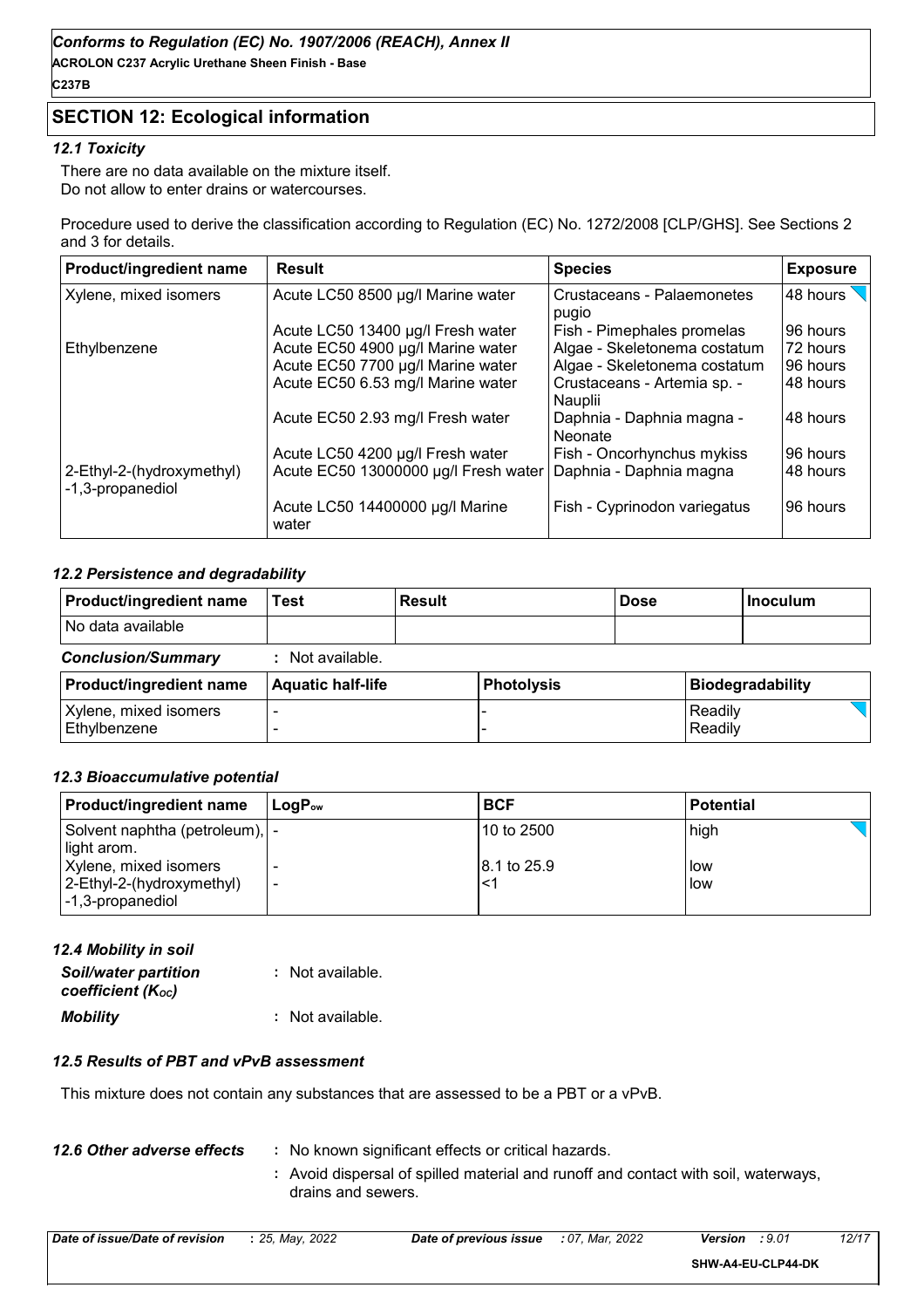# **SECTION 13: Disposal considerations**

#### *13.1 Waste treatment methods*

| <b>Product</b>                    |                                                                                                                                                                                                                                                                                                                                                                                                                                                                                                                                                                |
|-----------------------------------|----------------------------------------------------------------------------------------------------------------------------------------------------------------------------------------------------------------------------------------------------------------------------------------------------------------------------------------------------------------------------------------------------------------------------------------------------------------------------------------------------------------------------------------------------------------|
| <b>Methods of disposal</b>        | The generation of waste should be avoided or minimized wherever possible.<br>Disposal of this product, solutions and any by-products should at all times comply<br>with the requirements of environmental protection and waste disposal legislation<br>and any regional local authority requirements. Dispose of surplus and non-<br>recyclable products via a licensed waste disposal contractor. Waste should not be<br>disposed of untreated to the sewer unless fully compliant with the requirements of<br>all authorities with jurisdiction.             |
| <b>Hazardous waste</b>            | : Yes.                                                                                                                                                                                                                                                                                                                                                                                                                                                                                                                                                         |
| European waste<br>catalogue (EWC) | : waste isocyanates 08 05 01*                                                                                                                                                                                                                                                                                                                                                                                                                                                                                                                                  |
| <b>Disposal considerations</b>    | : Do not allow to enter drains or watercourses. Residues in empty containers should<br>be neutralized with a decontaminant (see section 6).<br>Dispose of according to all federal, state and local applicable regulations.<br>If this product is mixed with other wastes, the original waste product code may no<br>longer apply and the appropriate code should be assigned.<br>For further information, contact your local waste authority.                                                                                                                 |
| Packaging                         |                                                                                                                                                                                                                                                                                                                                                                                                                                                                                                                                                                |
| <b>Methods of disposal</b>        | : The generation of waste should be avoided or minimized wherever possible. Waste<br>packaging should be recycled. Incineration or landfill should only be considered<br>when recycling is not feasible.                                                                                                                                                                                                                                                                                                                                                       |
| <b>Disposal considerations</b>    | : Using information provided in this safety data sheet, advice should be obtained from<br>the relevant waste authority on the classification of empty containers. Empty<br>containers must be scrapped or reconditioned. Dispose of containers contaminated<br>by the product in accordance with local or national legal provisions.                                                                                                                                                                                                                           |
| European waste<br>catalogue (EWC) | : packaging containing residues of or contaminated by hazardous substances 1501<br>$10*$                                                                                                                                                                                                                                                                                                                                                                                                                                                                       |
| <b>Special precautions</b>        | : This material and its container must be disposed of in a safe way. Care should be<br>taken when handling emptied containers that have not been cleaned or rinsed out.<br>Empty containers or liners may retain some product residues. Vapor from product<br>residues may create a highly flammable or explosive atmosphere inside the<br>container. Do not cut, weld or grind used containers unless they have been cleaned<br>thoroughly internally. Avoid dispersal of spilled material and runoff and contact with<br>soil, waterways, drains and sewers. |

|                                                        | <b>ADR/RID</b> | <b>IMDG</b>    | <b>IATA</b>    |
|--------------------------------------------------------|----------------|----------------|----------------|
| 14.1 UN number                                         | <b>UN1263</b>  | <b>UN1263</b>  | <b>UN1263</b>  |
| 14.2 UN proper<br>shipping name                        | <b>PAINT</b>   | <b>PAINT</b>   | <b>PAINT</b>   |
| 14.3 Transport<br><b>Hazard Class(es)/</b><br>Label(s) | 3              | 3              | 3              |
| 14.4 Packing<br>group                                  | $\mathbf{III}$ | $\mathbf{III}$ | $\mathbf{III}$ |
| 14.5<br><b>Environmental</b><br>hazards                | No.            | No.            | No.            |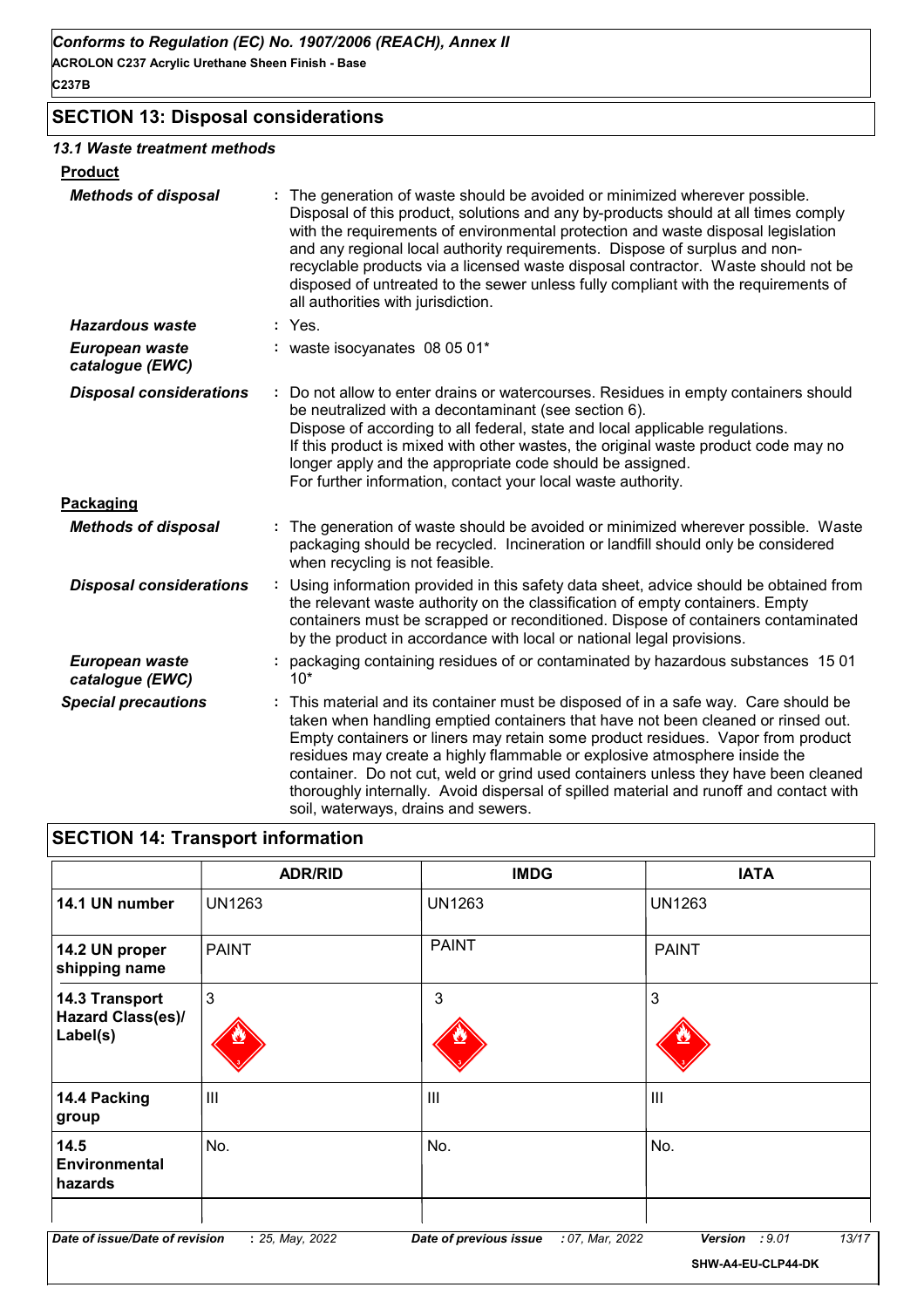| Conforms to Regulation (EC) No. 1907/2006 (REACH), Annex II<br><b>ACROLON C237 Acrylic Urethane Sheen Finish - Base</b><br>C237B |                 |                                        |  |  |  |  |
|----------------------------------------------------------------------------------------------------------------------------------|-----------------|----------------------------------------|--|--|--|--|
| <b>SECTION 14: Transport information</b>                                                                                         |                 |                                        |  |  |  |  |
| <b>Additional</b><br><b>linformation</b>                                                                                         | Tunnel code D/E | <b>Emergency schedules F-E,</b><br>S-E |  |  |  |  |

**14.6 Special precautions for : Transport within user's premises: always transport in closed containers that are** *user* upright and secure. Ensure that persons transporting the product know what to do in the event of an accident or spillage.

| 14.7 Transport in bulk | : Not applicable. |
|------------------------|-------------------|
| according to IMO       |                   |
| <i>instruments</i>     |                   |

*Multi-modal shipping descriptions are provided for informational purposes and do not consider container sizes. The presence of a shipping description for a particular mode of transport (sea, air, etc.), does not indicate that the product is packaged suitably for that mode of transport. All packaging must be reviewed for suitability prior to shipment, and compliance with the applicable regulations is the sole responsibility of the person offering the product for transport. People loading and unloading dangerous goods must be trained on all of the risks deriving from the substances and on all actions in case of emergency situations.*

## **SECTION 15: Regulatory information**

*15.1 Safety, health and environmental regulations/legislation specific for the substance or mixture* **EU Regulation (EC) No. 1907/2006 (REACH)**

**Annex XIV - List of substances subject to authorization**

#### **Annex XIV**

None of the components are listed.

| <b>Annex XVII - Restrictions</b><br>on the manufacture,<br>placing on the market<br>and use of certain<br>dangerous substances,<br>mixtures and articles |  |  |              | : Not applicable. |  |
|----------------------------------------------------------------------------------------------------------------------------------------------------------|--|--|--------------|-------------------|--|
| Other EU regulations                                                                                                                                     |  |  |              |                   |  |
| VOC content (2010/75/EU)                                                                                                                                 |  |  | : 278<br>450 | w/w<br>α/l        |  |

## *Seveso Directive*

This product may add to the calculation for determining whether a site is within the scope of the Seveso Directive on major accident hazards.

## **National regulations**

| <b>Danish fire class</b><br>MAL-code 93<br><b>Protection based on MAL</b> |  | $\therefore$ II-1<br>$: 4-3$<br>: According to the regulations on work involving coded products, the following<br>stipulations apply to the use of personal protective equipment:                                                                                                                                                                                                                                             |
|---------------------------------------------------------------------------|--|-------------------------------------------------------------------------------------------------------------------------------------------------------------------------------------------------------------------------------------------------------------------------------------------------------------------------------------------------------------------------------------------------------------------------------|
|                                                                           |  | <b>General:</b> Gloves must be worn for all work that may result in soiling. Apron/<br>coveralls/protective clothing must be worn when soiling is so great that regular work<br>clothes do not adequately protect skin against contact with the product. A face<br>shield must be worn in work involving spattering if a full mask is not required. In this<br>case, other recommended use of eye protection is not required. |
|                                                                           |  | In all spraying operations in which there is return spray, the following must be worn:<br>respiratory protection and arm protectors/apron/coveralls/protective clothing as<br>appropriate or as instructed.                                                                                                                                                                                                                   |

| Date of issue/Date of revision | $: 25.$ May, 2022 | Date of previous issue | : 07. Mar. 2022 | :9.01<br>Version   | 14/17 |
|--------------------------------|-------------------|------------------------|-----------------|--------------------|-------|
|                                |                   |                        |                 | SHW-A4-EU-CLP44-DK |       |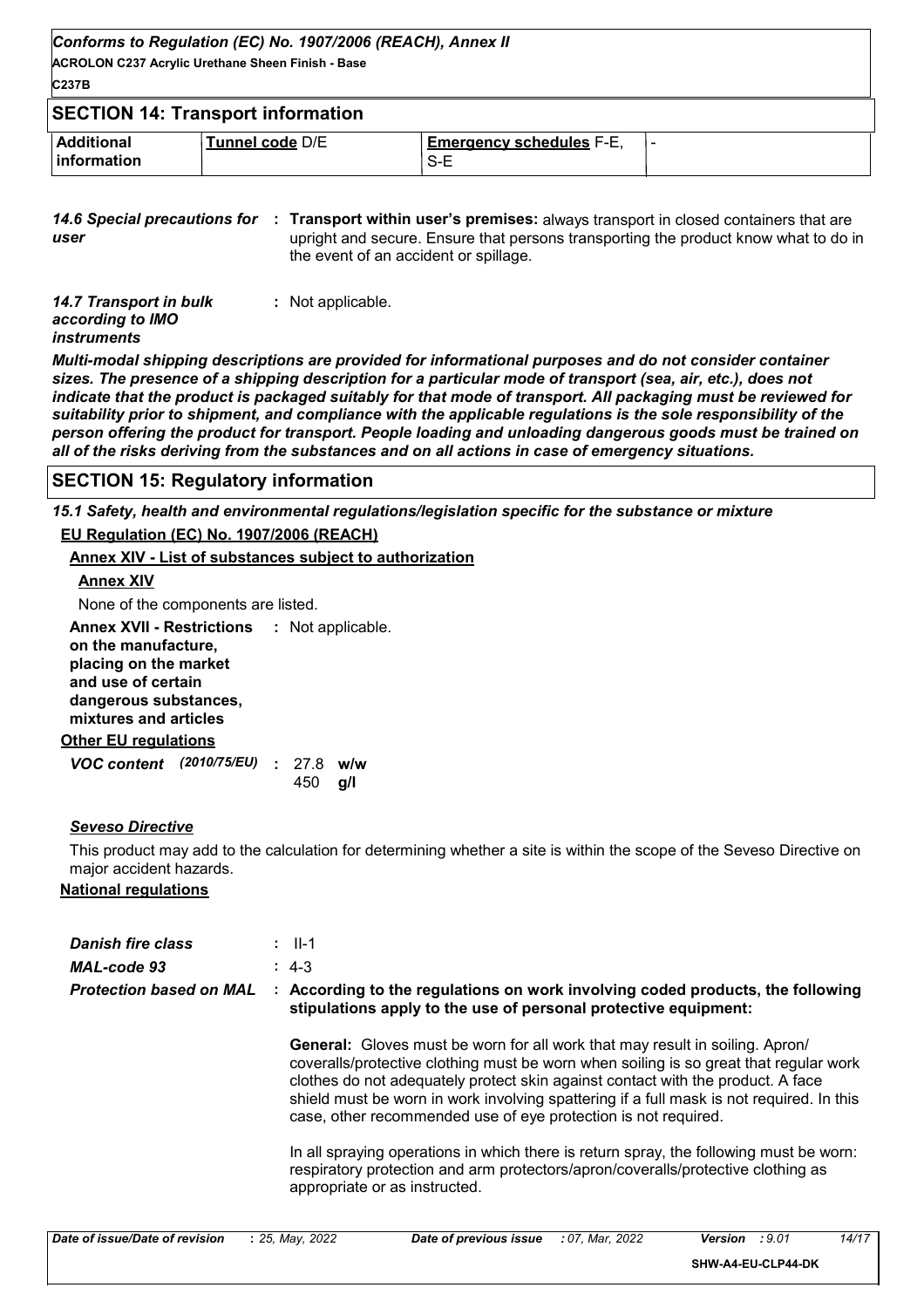## **SECTION 15: Regulatory information**

MAL-code: 4-3

**Application:** When spraying in new\* booths if the operator is outside the spray zone. When using scraper or knife, brush, roller, etc. for pre- and post-treatments outside a closed facility, spray booth or spray cabin.

- Air-supplied half mask and eye protection must be worn.

When using scraper or knife, brush, roller, etc. for pre- and post-treatments in cabins or booths of the existing\* facility type, if the operator is inside the spray zone.

- Air-supplied half mask, coveralls and eye protection must be worn.

During downtimes, cleaning and repair of closed facilities, spray booths or cabins, if there is a risk of contact with wet paint or organic solvents.

- Air-supplied full mask and coveralls must be worn.

When spraying in existing\* spray booths, if the operator is outside the spray zone.

- Air-supplied full mask, arm protectors and apron must be worn.

During non-atomizing spraying in existing\* facilities of the combined-cabin, spraycabin and spray-booth type where the operator is working inside the spray zone.

- Air-supplied full mask must be worn.

During all spraying where atomization occurs in cabins or spray booths where the operator is inside the spray zone and during spraying outside a closed facility, cabin or booth.

- Air-supplied full mask, coveralls and hood must be worn.

**Drying:** Items for drying/drying ovens that are temporarily placed on such things as rack trolleys, etc. must be equipped with a mechanical exhaust system to prevent fumes from wet items from passing through workers' inhalation zone.

**Polishing:** When polishing treated surfaces, a mask with dust filter must be worn. When machine grinding, eye protection must be worn. Work gloves must always be worn.

**Caution** The regulations contain other stipulations in addition to the above.

\*See Regulations.

**Restrictions on use :** Not to be used by professional users below 18 years of age. See the National Working Environment Authorities Executive Order regarding Young People At Work.

*15.2 Chemical Safety Assessment*

**:** No Chemical Safety Assessment has been carried out.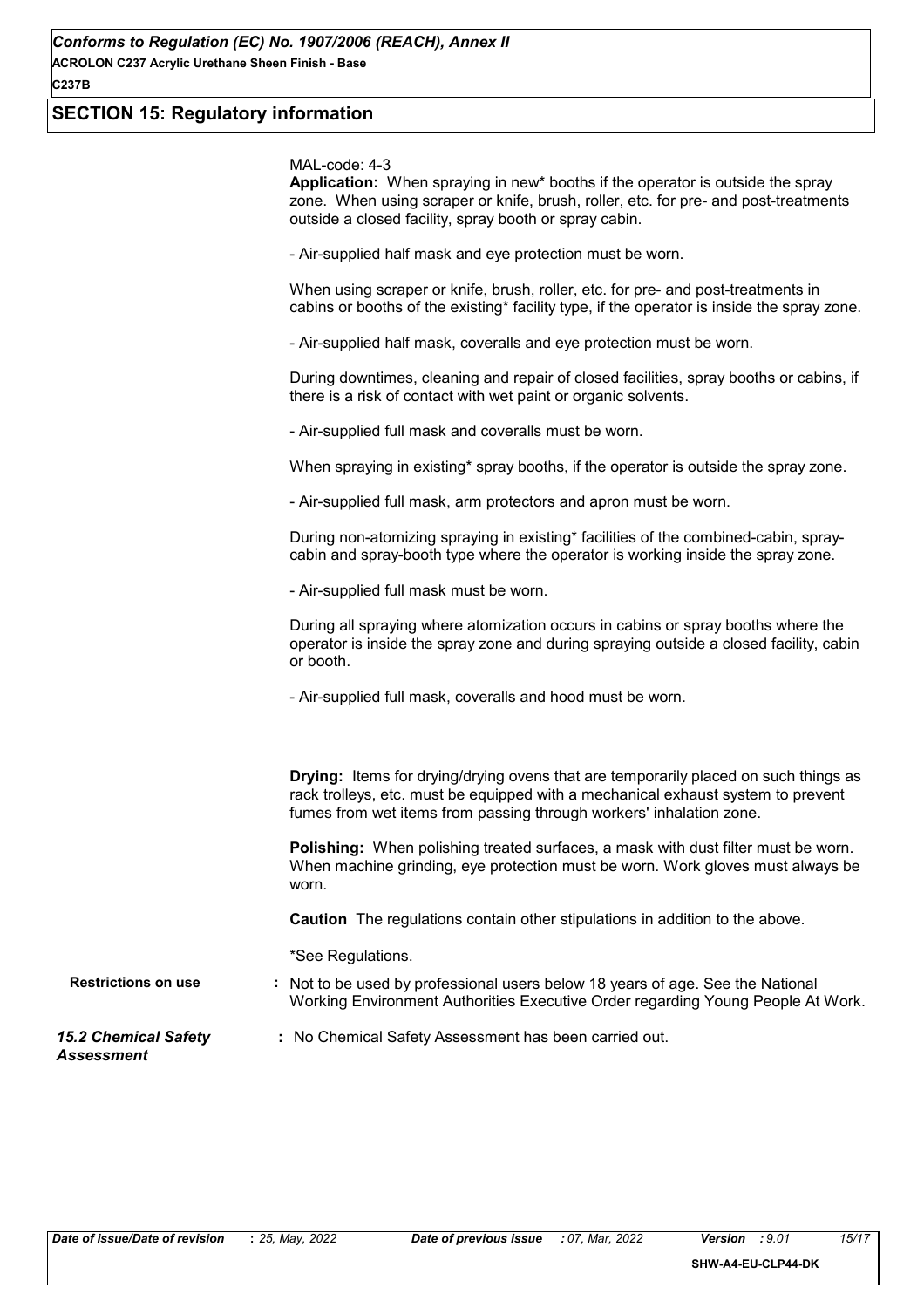**C237B**

#### **SECTION 16: Other information**

 $\nabla$  Indicates information that has changed from previously issued version.

| <b>Abbreviations and</b><br>acronyms              | $:$ ATE = Acute Toxicity Estimate<br>CLP = Classification, Labelling and Packaging Regulation [Regulation (EC) No.<br>1272/2008]<br><b>DMEL = Derived Minimal Effect Level</b><br>DNEL = Derived No Effect Level<br>EUH statement = CLP-specific Hazard statement<br>PBT = Persistent, Bioaccumulative and Toxic<br>PNEC = Predicted No Effect Concentration<br>RRN = REACH Registration Number<br>vPvB = Very Persistent and Very Bioaccumulative<br>$N/A = Not available$                                                                                                                |
|---------------------------------------------------|--------------------------------------------------------------------------------------------------------------------------------------------------------------------------------------------------------------------------------------------------------------------------------------------------------------------------------------------------------------------------------------------------------------------------------------------------------------------------------------------------------------------------------------------------------------------------------------------|
| Key literature references<br>and sources for data | : Regulation (EC) No. 1272/2008 [CLP]<br>ADR = The European Agreement concerning the International Carriage of<br>Dangerous Goods by Road<br>IATA = International Air Transport Association<br><b>IMDG = International Maritime Dangerous Goods</b><br>Conforms to Regulation (EC) No. 1907/2006 (REACH), Annex II, as amended by<br>Commission Regulation (EU) 2015/830<br>Directive 2012/18/EU, and relative amendments & additions<br>Directive 2008/98/EC, and relative amendments & additions<br>Directive 2009/161/EU, and relative amendments & additions<br><b>CEPE Guidelines</b> |

#### **Procedure used to derive the classification according to Regulation (EC) No. 1272/2008 [CLP/GHS]**

|                                                                                              | <b>Classification</b>                                                                                                                                                           | <b>Justification</b>                                                                                                                                                                                                                                                                                                                                                                                                                                                                                                                                                                                      |
|----------------------------------------------------------------------------------------------|---------------------------------------------------------------------------------------------------------------------------------------------------------------------------------|-----------------------------------------------------------------------------------------------------------------------------------------------------------------------------------------------------------------------------------------------------------------------------------------------------------------------------------------------------------------------------------------------------------------------------------------------------------------------------------------------------------------------------------------------------------------------------------------------------------|
| Flam. Liq. 3, H226<br><b>STOT SE 3, H335</b><br>Asp. Tox. 1, H304<br>Aquatic Chronic 3, H412 |                                                                                                                                                                                 | On basis of test data<br>Calculation method<br>Calculation method<br>Calculation method                                                                                                                                                                                                                                                                                                                                                                                                                                                                                                                   |
| Full text of abbreviated H<br><b>statements</b>                                              | : H225<br>H <sub>226</sub><br>H304<br>H312<br>H315<br>H319<br>H332<br>H335<br>H336<br>H361<br>H373<br>exposure.<br>H411<br>H412<br><b>EUH066</b>                                | Highly flammable liquid and vapor.<br>Flammable liquid and vapor.<br>May be fatal if swallowed and enters airways.<br>Harmful in contact with skin.<br>Causes skin irritation.<br>Causes serious eye irritation.<br>Harmful if inhaled.<br>May cause respiratory irritation.<br>May cause drowsiness or dizziness.<br>Suspected of damaging fertility or the unborn child.<br>May cause damage to organs through prolonged or repeated<br>Toxic to aquatic life with long lasting effects.<br>Harmful to aquatic life with long lasting effects.<br>Repeated exposure may cause skin dryness or cracking. |
| <b>Full text of classifications</b><br>[CLP/GHS]                                             | $:$ Acute Tox, 4<br>Aquatic Chronic 2<br>Aquatic Chronic 3<br>Asp. Tox. 1<br>Eye Irrit. 2<br>Flam. Liq. 2<br>Flam. Liq. 3<br>Repr. 2<br>Skin Irrit. 2<br>STOT RE 2<br>STOT SE 3 | <b>ACUTE TOXICITY - Category 4</b><br>AQUATIC HAZARD (LONG-TERM) - Category 2<br>AQUATIC HAZARD (LONG-TERM) - Category 3<br><b>ASPIRATION HAZARD - Category 1</b><br>SERIOUS EYE DAMAGE/ EYE IRRITATION - Category 2<br><b>FLAMMABLE LIQUIDS - Category 2</b><br>FLAMMABLE LIQUIDS - Category 3<br><b>TOXIC TO REPRODUCTION - Category 2</b><br>SKIN CORROSION/IRRITATION - Category 2<br>SPECIFIC TARGET ORGAN TOXICITY (REPEATED<br>EXPOSURE) - Category 2<br>SPECIFIC TARGET ORGAN TOXICITY (SINGLE                                                                                                    |
| Date of issue/Date of revision                                                               | : 25, May, 2022                                                                                                                                                                 | : 07, Mar, 2022<br>16/17<br>Date of previous issue<br><b>Version</b><br>: 9.01                                                                                                                                                                                                                                                                                                                                                                                                                                                                                                                            |

**SHW-A4-EU-CLP44-DK**